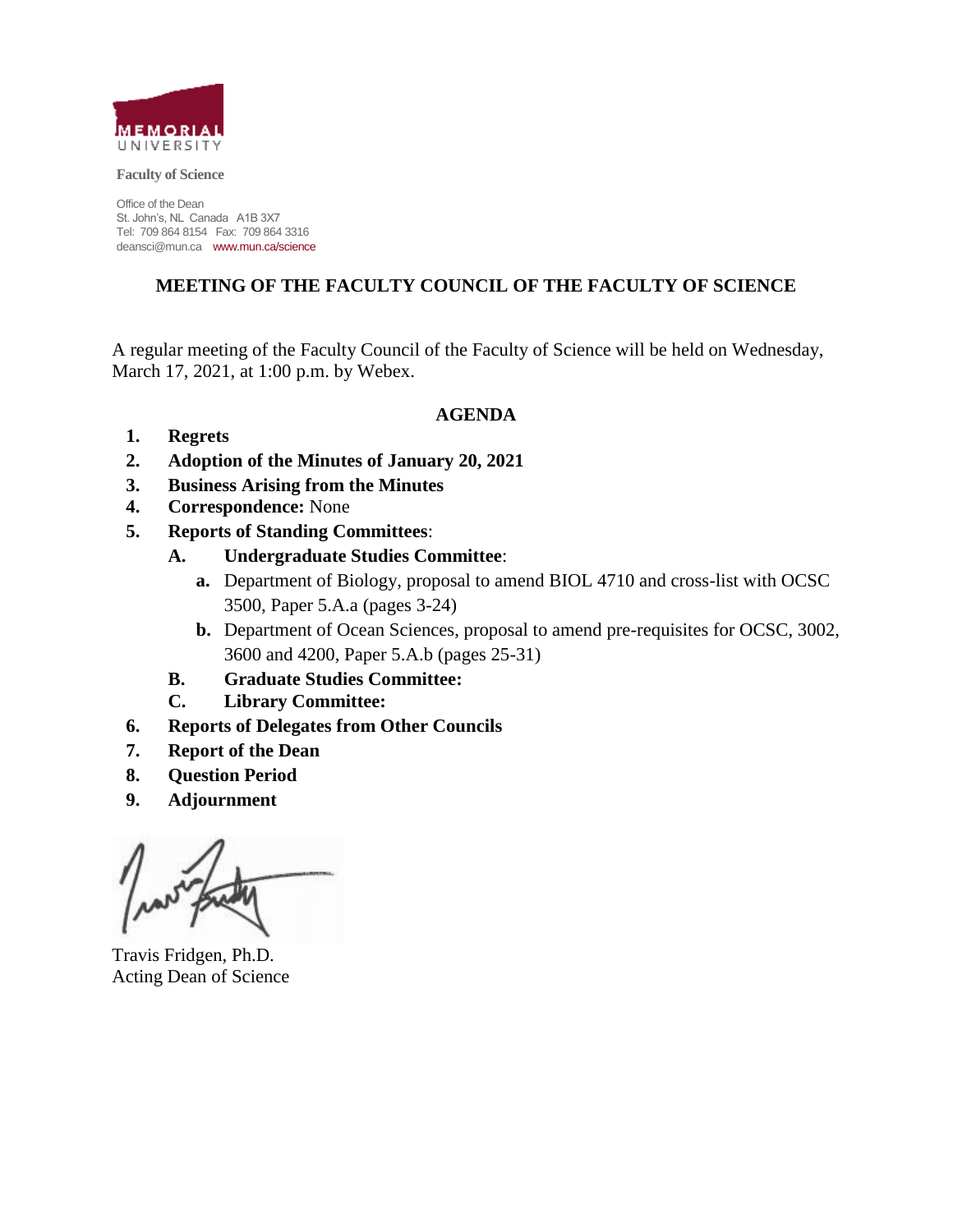

#### **Office of the Registrar**

St. John's, NL Canada A1C 5S7 Tel: 709 864 8260 Fax: 709 864 2337 [www.mun.ca](http://www.mun.ca/)

### **February 9, 2021**

- TO: All Members of Faculty Council, Faculty of Science
- FROM: Tracey Edmunds, Secretary, Faculty of Science Committee on Undergraduate Studies

#### SUBJECT: **Proposals for Calendar Changes**

A virtual meeting held on January 28, 2021, the Faculty of Science Committee on Undergraduate Studies agreed that the following item should be forwarded to Faculty Council for approval:

#### **1. Department of Biology**

(a) Amend Biology 4710 and cross list with Ocean Sciences 3500

#### **2. Department of Ocean Sciences**

(a) Amend pre-requisites for Ocean Sciences 3002, 3600 and 4200

Tracey Edmundo

\_\_\_\_\_\_\_\_\_\_\_\_\_\_\_\_\_\_\_

Tracey Edmunds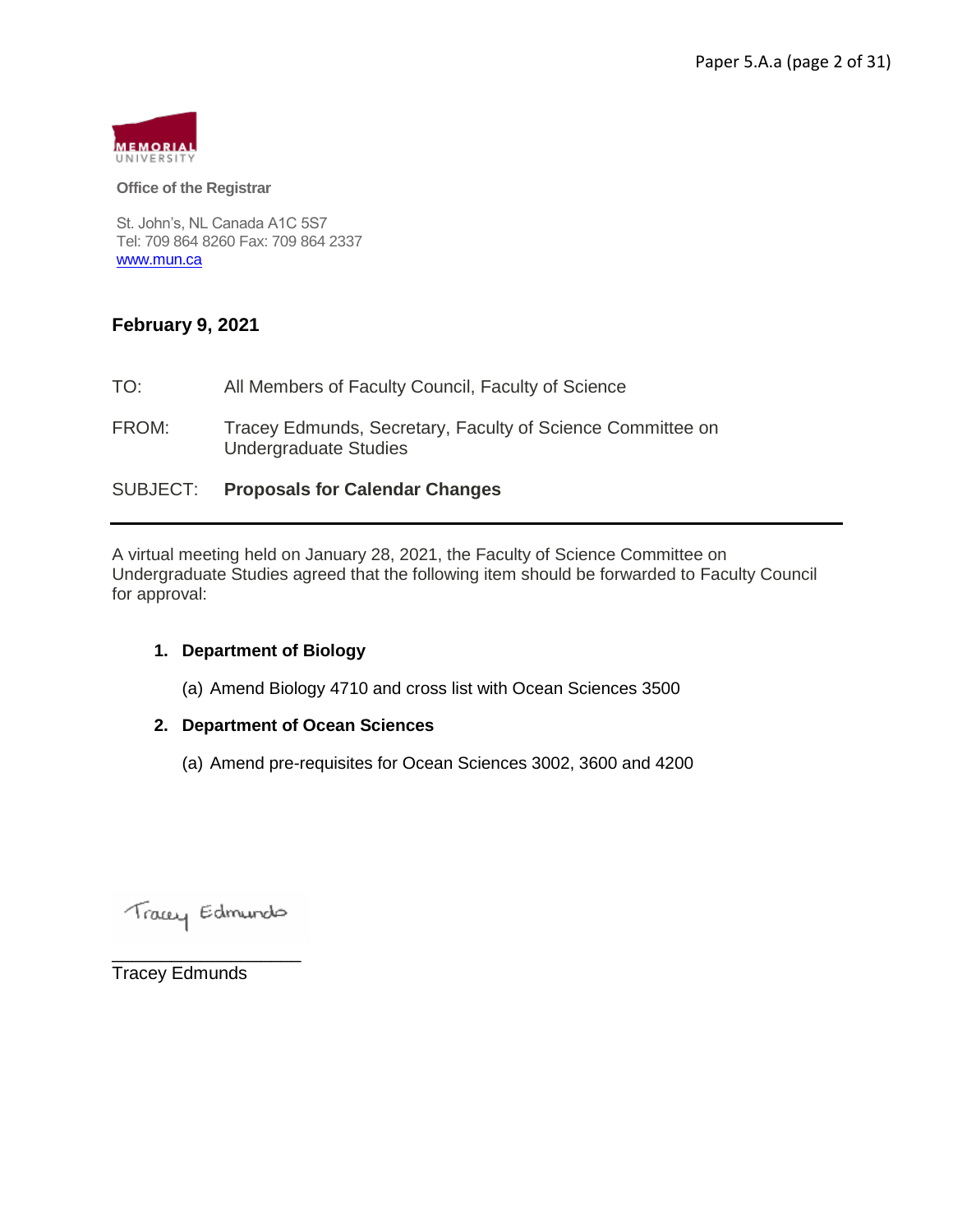# **Memorial University of Newfoundland Undergraduate Calendar Change Proposal Form Cover Page**

# **LIST OF CHANGES**

Indicate the Calendar change(s) being proposed by checking and completing as appropriate:

 $\Box$  New course(s):

X Amended or deleted course(s): Biology 4710 Experimental Marine Ecology of NL **Waters** 

- $\Box$  New program(s):
- $\Box$  Amended or deleted program(s):
- $\Box$  New, amended or deleted Glossary of Terms Used in the Calendar entries
- $\Box$  New, amended or deleted Admission/Readmission to the University (Undergraduate) regulations
- $\Box$  New, amended or deleted General Academic Regulations (Undergraduate)
- $\Box$  New, amended or deleted Faculty, School or Departmental regulations
- □ Other:

# **ADMINISTRATIVE AUTHORIZATION**

By signing below, you are confirming that the attached Calendar changes have obtained all necessary Faculty/School approvals, and that the costs, if any, associated with these changes can be met from within the existing budget allocation or authorized new funding for the appropriate academic unit.

Signature of Dean/Vice-President:

Date: \_\_\_\_\_\_\_\_\_\_\_\_\_\_\_\_\_\_\_\_\_\_\_\_\_\_\_\_\_\_\_\_

Date of approval by Faculty/Academic Council: \_\_\_\_\_\_\_\_\_\_\_\_\_\_\_\_\_\_\_\_\_\_\_\_\_\_\_\_\_\_\_\_\_\_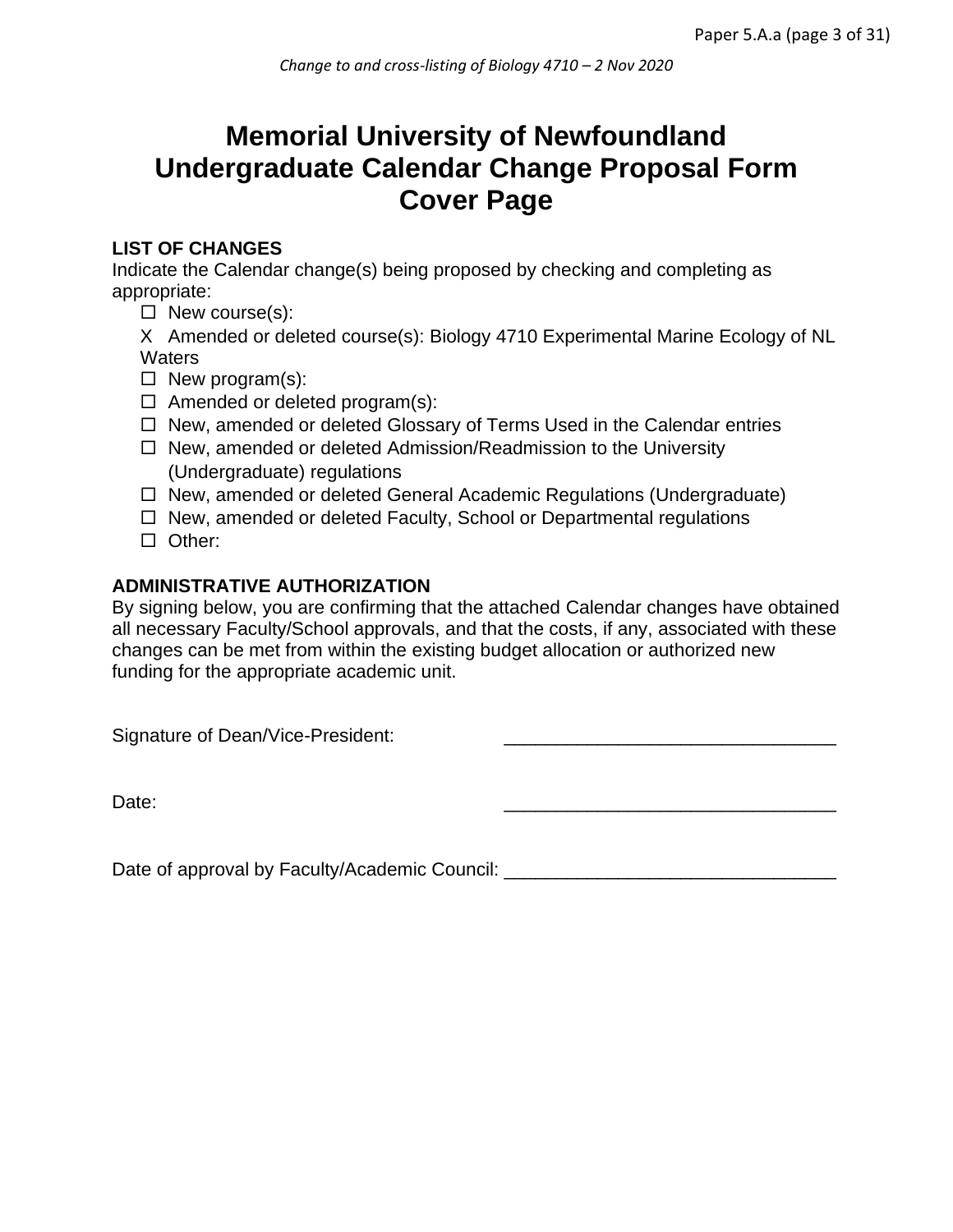# **Memorial University of Newfoundland Undergraduate Calendar Change Proposal Form Senate Summary Page for Courses**

## **COURSE NUMBER AND TITLE**

Biology 4710 Experimental Marine Ecology Ocean Sciences 3500 Experimental Marine Ecology

## **ABBREVIATED TITLE**

Experimental Marine Ecology

## **RATIONALE**

This is a proposal to revive an existing Biology course that has not been offered for a while, and make minor adjustments to cross list it with Ocean Sciences. The course will school students in the art of designing, conducting and interpreting experiments in marine science, with an emphasis on field and lab work. It would primarily benefit the departments of Biology and Ocean Sciences, including the joint BSc/Honours in Marine Biology, by increasing the options available to fulfill program requirements. While the focus will initially be on plankton of the 'marine pelagic food web', other foci could also be incorporated by different instructors. Overall, students will learn about experimental approaches in biological oceanography and marine ecology, ranging from ml to 100s  $m<sup>3</sup>$ scales, and from lab to field experiments. They will assess different experimental designs with respect to the hypothesis or question under investigation, including choosing controls and blanks. The emphasis will be on hands-on learning and each team of students will plan and conduct their own experiment, including sample analysis and interpretation. After completing the course, students will understand the basic principles underlying hypothesis testing via experiments vs. field or modeling exercises. They will also be able to assess the suitability and merit of different field and laboratory approaches and associated data analyses. The course will be offered during the summer as an intensive 2-week field course at Bonne Bay Marine Station, where field conditions allow this course to be taught. There is currently no similar course at Memorial University. The course may also be of interest to students in Oceans Physics, Environmental Science, or Environmental Engineering.

### **CALENDAR CHANGES under 12.2 Biology**

**4710 Experimental Marine Ecology of Newfoundland Waters** (same as Ocean Sciences 3500) is a two-week intensive course that examines the ecology of cold oceans, focussing on energy flux through marine pelagic and benthic flora and fauna of Newfoundland waters, and how the dynamics of this environment influence linkages among organisms in different habitats. The course is field and lab intensive, with lectures and a strong hands-on field-component. Students will collect field samples, identify local organisms from the plankton or the benthos, plan and conduct an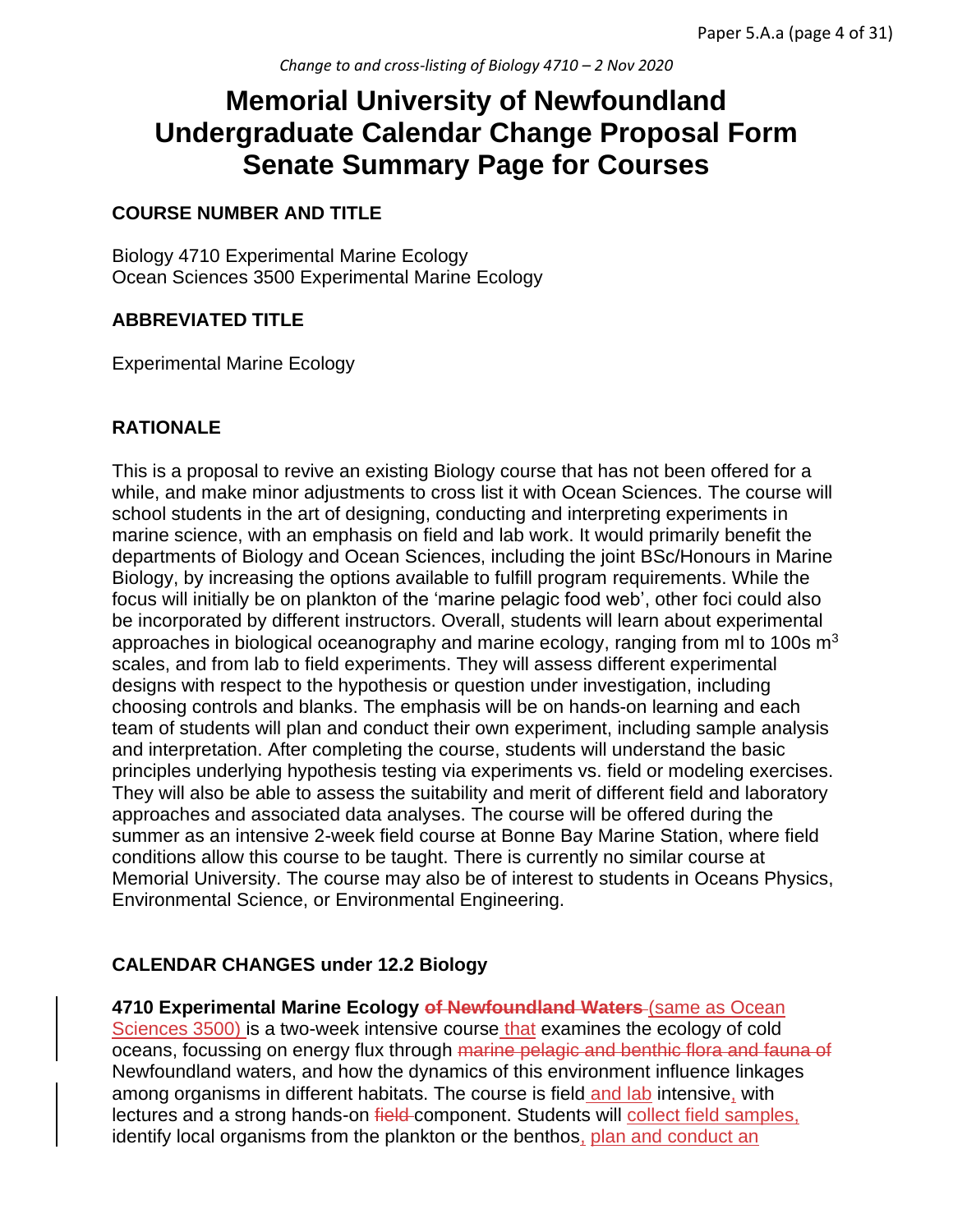experiment, and learn to interpret and present the gathered resultsand study how and why they vary in time and space. This course is offered during two weeks of the Spring semester.

PR: Science 1807 and Science 1808; BIOL 2600 or at least three of Ocean Sciences 2000 (or BIOL 3710), 2001, 2100, 2200, 2300. CR: Ocean Sciences 3500

## **CALENDAR CHANGES under 12.2 Biology (clean version)**

**4710 Experimental Marine Ecology** (same as Ocean Sciences 3500) is a two-week intensive course that examines the ecology of cold oceans, focussing on energy flux through Newfoundland waters, and how the dynamics of this environment influence linkages among organisms in different habitats. The course is field and lab intensive, with lectures and a strong hands-on component. Students will collect field samples, identify local organisms from the plankton or the benthos, plan and conduct an experiment, and learn to interpret and present the gathered results. This course is offered during two weeks of the Spring semester.

PR: Science 1807 and Science 1808; BIOL 2600 or at least three of Ocean Sciences 2000 (or BIOL 3710), 2001, 2100, 2200, 2300.

CR: Ocean Sciences 3500

## **SECONDARY CALENDAR CHANGES under 12.9 Ocean Sciences (new entry)**

**3500 Experimental Marine Ecology** (same as Biology 4710) is a two-week intensive course that examines the ecology of cold oceans, focussing on energy flux through Newfoundland waters, and how the dynamics of this environment influence linkages among organisms in different habitats. The course is field and lab intensive, with lectures and a strong hands-on component. Students will collect field samples, identify local organisms from the plankton or the benthos, plan and conduct an experiment, and learn to interpret and present the gathered results. This course is offered during two weeks of the Spring semester.

PR: Science 1807 and Science 1808; Biology 2600 or at least three of OCSC 2000 (or Biology 3710), 2001, 2100, 2200, 2300.

CR: Biology 4710

### **SECONDARY CALENDAR CHANGES under 10.1 Joint Majors**

### **10.1.13.2 Program of Study**

Students pursuing a Joint Major in Marine Biology are required to complete a minimum of 60 combined credit hours from Biology and Ocean Sciences, with a minimum of 27 credit hours in each subject:

- 1. Six credit hours in Critical Reading and Writing (CRW) courses, including at least 3 credit hours in English courses;
- 2. Mathematics 1000;
- 3. Earth Sciences 1000;
- 4. Statistics 2550 or any of the courses listed in the credit restrictions of Statistics 2550;
- 5. Physics 1020 and 1021 (or 1050 and 1051);
- 6. Chemistry 1050 and 1051 (or 1200 and 1001), and 2400 and 2401;
- 7. Biochemistry 2201 or the former 2101;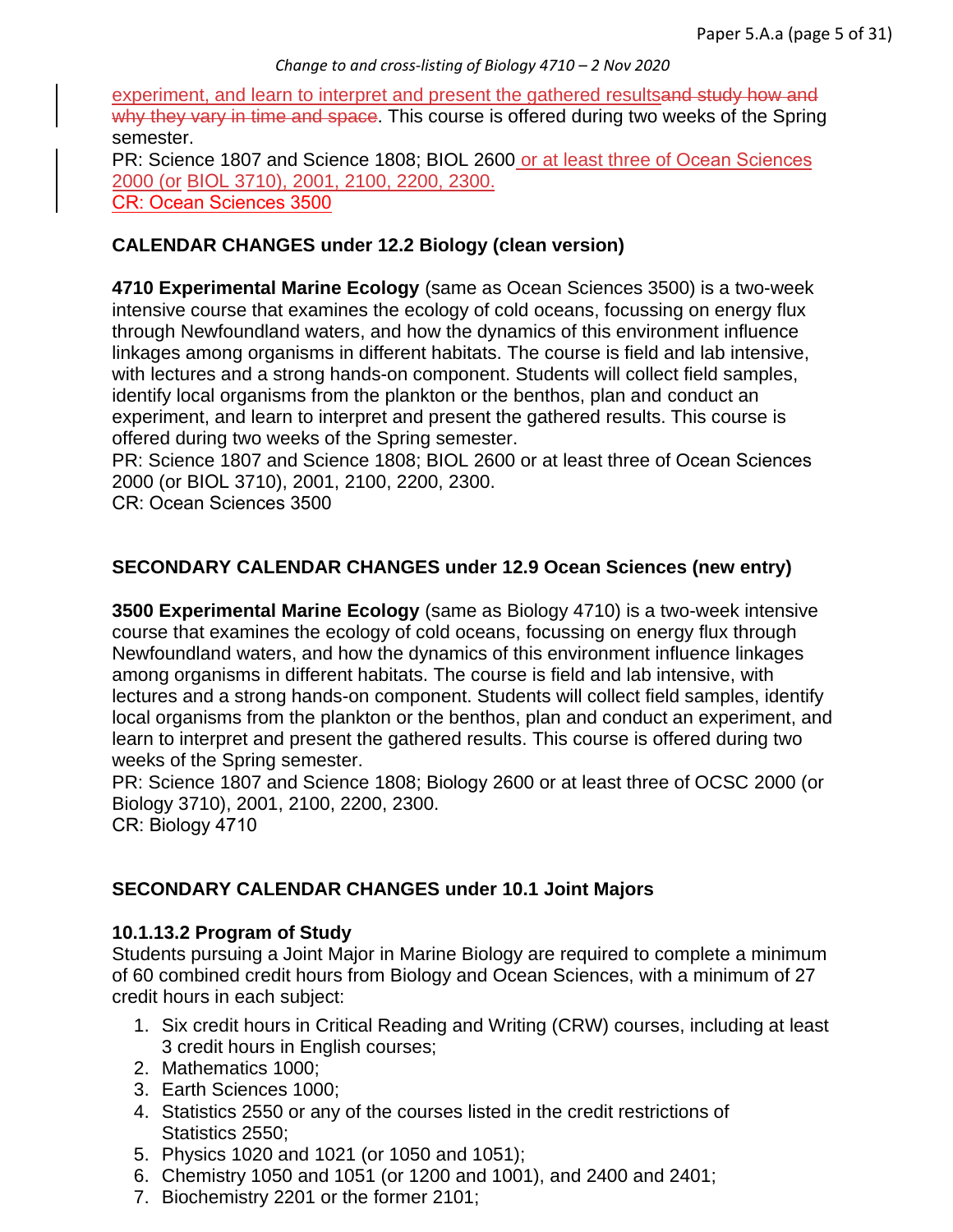- 8. Biology 1001, 1002, 2060, 2122, 2250 (or Biochemistry 2100), 2600, 2900, 3710 (or Ocean Sciences 2000) and 3711;
- 9. Ocean Sciences 1000, 2000 (or Biology 3710), 2001, 2100, and at least one of 2500 or 3500 (or Biology 4710);
- 10.additional courses to complete the required 60 combined credit hours in Biology and Ocean Sciences with a minimum of 27 credit hours in each subject (except Biology 2040, 2041, 2120, 3053, and 3820). A minimum of 6 credit hours in Biology at the 3000/4000 level and 12 credit hours in Ocean Sciences at the 3000/4000 level is required; and
- 11.other courses as necessary to complete the minimum of 120 credit hours required for the General Degree of Bachelor of Science.

# **SECONDARY CALENDAR CHANGES under 10.1 Joint Majors (clean version)**

## **10.1.13.2 Program of Study**

Students pursuing a Joint Major in Marine Biology are required to complete a minimum of 60 combined credit hours from Biology and Ocean Sciences, with a minimum of 27 credit hours in each subject:

- 1. Six credit hours in Critical Reading and Writing (CRW) courses, including at least 3 credit hours in English courses;
- 2. Mathematics 1000;
- 3. Earth Sciences 1000;
- 4. Statistics 2550 or any of the courses listed in the credit restrictions of Statistics 2550;
- 5. Physics 1020 and 1021 (or 1050 and 1051);
- 6. Chemistry 1050 and 1051 (or 1200 and 1001), and 2400 and 2401;
- 7. Biochemistry 2201 or the former 2101;
- 8. Biology 1001, 1002, 2060, 2122, 2250 (or Biochemistry 2100), 2600, 2900, 3710 (or Ocean Sciences 2000) and 3711;
- 9. Ocean Sciences 1000, 2000 (or Biology 3710), 2001, 2100, and at least one of 2500 or 3500 (or Biology 4710);
- 10.additional courses to complete the required 60 combined credit hours in Biology and Ocean Sciences with a minimum of 27 credit hours in each subject (except Biology 2040, 2041, 2120, 3053, and 3820). A minimum of 6 credit hours in Biology at the 3000/4000 level and 12 credit hours in Ocean Sciences at the 3000/4000 level is required; and
- 11.other courses as necessary to complete the minimum of 120 credit hours required for the General Degree of Bachelor of Science.

# **SECONDARY CALENDAR CHANGES under 10.2 Joint Honours**

### **10.2.21 Marine Biology Joint Honours**

The program is jointly administered by the Department of Ocean Sciences and the Department of Biology. To be eligible for admission, students would normally follow the requirements for the Joint Major in Marine Biology. Specifically, students must have successfully completed Biology 2060, 2250, 2600, and 2900 and Ocean Sciences 2000 (or Biology 3710), 2001, 2100 and 2300 and obtained in these courses a grade of "B" or better, or an average of 75% or higher. Selection is based on academic performance in the required courses.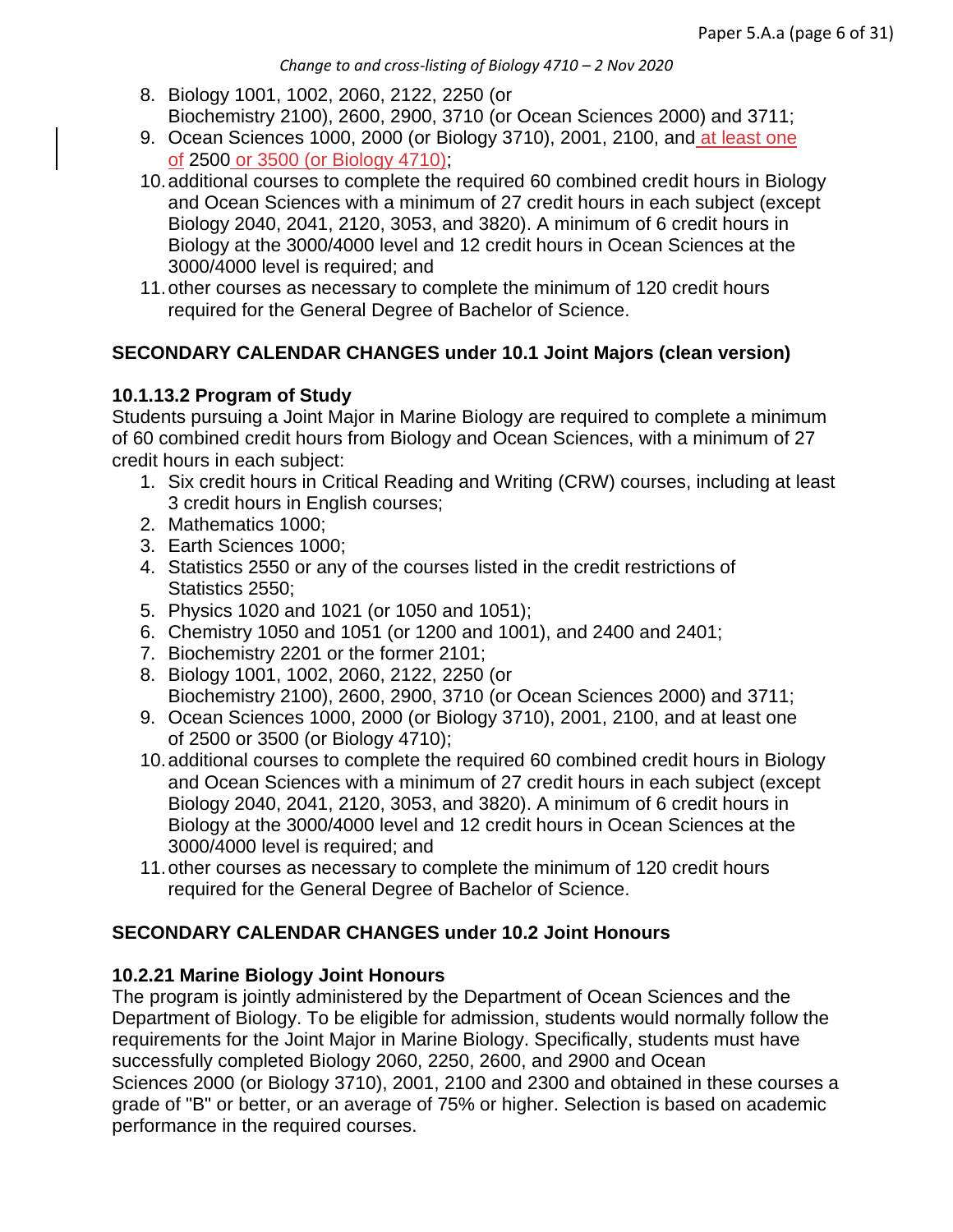#### *Change to and cross-listing of Biology 4710 – 2 Nov 2020*

Students who wish to be admitted to this programs must submit an "Application for Admission to Honours Program Faculties of Humanities and Social Sciences or Science" to the Department of Biology and the Department of Ocean Sciences. The following courses will be required:

- 1. Six credit hours in Critical Reading and Writing (CRW) courses, including at least 3 credit hours in English courses;
- 2. Mathematics 1000;
- 3. Earth Sciences 1000;
- 4. Statistics 2550 or any of the courses listed in the credit restrictions of Statistics 2550;
- 5. Physics 1020 and 1021 (or 1050 and 1051);
- 6. Chemistry 1050 and 1051 (or Chemistry 1200 and 1001), and Chemistry 2400 and 2401;
- 7. Biochemistry 2201 or the former 2101;
- 8. Biology 1001, 1002, 2060, 2122, 2250 (or Biochemistry 2100), 2600, 2900, 3710 (or Ocean Sciences 2000) and 3711;
- 9. Ocean Sciences 1000, 2000 (or Biology 3710), 2001, 2100, 2300 and at least one of 2500 or 3500 (or Biology 4710);
- 10.Additional courses to complete a required 69 combined credit hours in Biology and Ocean Sciences with a minimum of 30 credit hours in either subject (except Biology 2040, 2041, 2120, 3053, and 3820). A minimum of 9 credit hours in Biology at the 3000/4000 level and 15 credit hours in Ocean Sciences at the 3000/4000 level is required;
- 11.Either Biology 499A and 499B or Ocean Sciences 499A and 499B; and
- 12.A sufficient number of elective courses to bring the degree total to 120 credit hours.

Courses cross listed between Biology and Ocean Sciences can only count for one subject or the other.

A maximum of 9 credit hours can be in Biology courses with no associated laboratory/seminar.

# **SECONDARY CALENDAR CHANGES under 10.2 Joint Honours (clean version)**

# **10.2.21 Marine Biology Joint Honours**

The program is jointly administered by the Department of Ocean Sciences and the Department of Biology. To be eligible for admission, students would normally follow the requirements for the Joint Major in Marine Biology. Specifically, students must have successfully completed Biology 2060, 2250, 2600, and 2900 and Ocean Sciences 2000 (or Biology 3710), 2001, 2100 and 2300 and obtained in these courses a grade of "B" or better, or an average of 75% or higher. Selection is based on academic performance in the required courses.

Students who wish to be admitted to this programs must submit an "Application for Admission to Honours Program Faculties of Humanities and Social Sciences or Science" to the Department of Biology and the Department of Ocean Sciences. The following courses will be required:

- 1. Six credit hours in Critical Reading and Writing (CRW) courses, including at least 3 credit hours in English courses;
- 2. Mathematics 1000;
- 3. Earth Sciences 1000;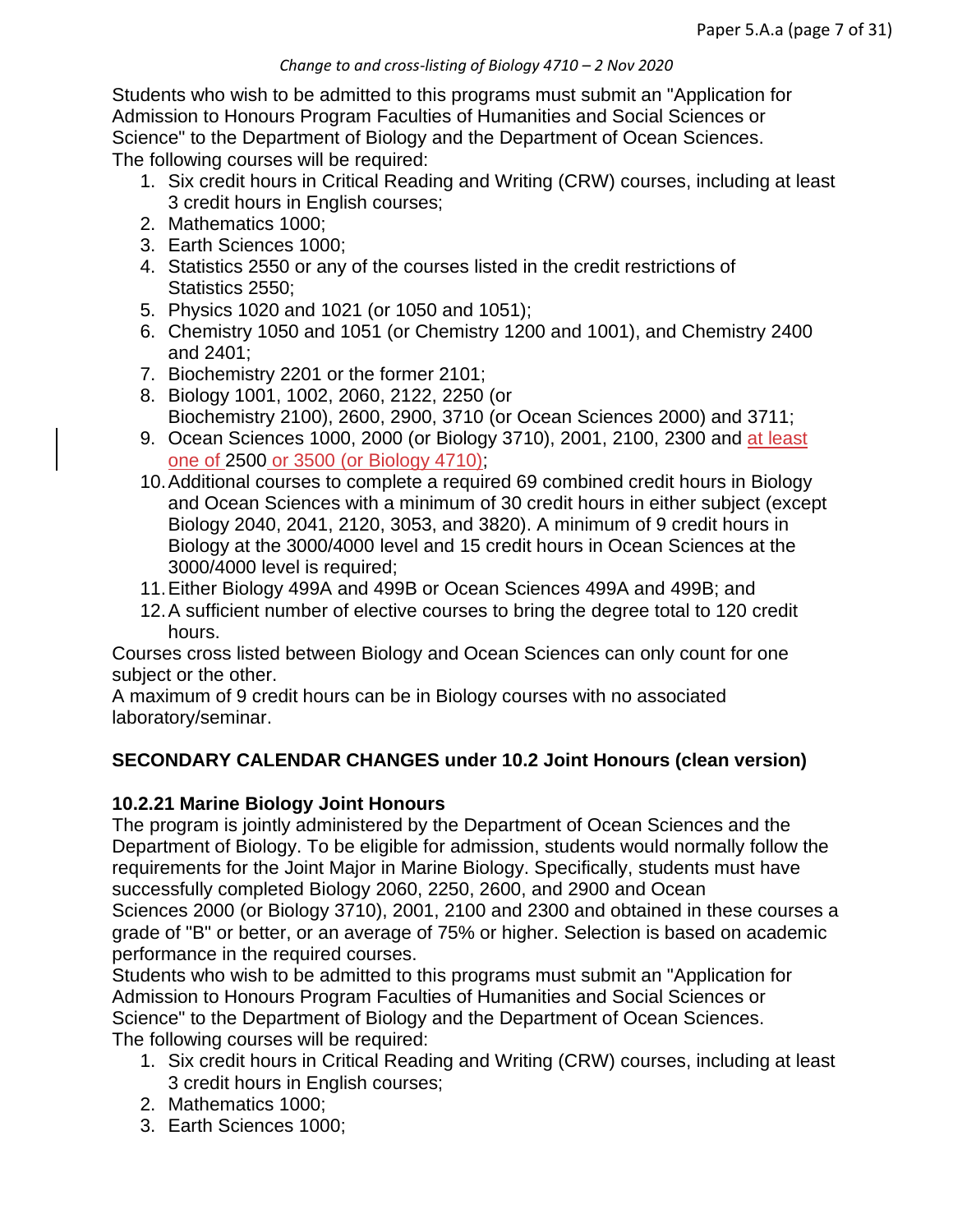- 4. Statistics 2550 or any of the courses listed in the credit restrictions of Statistics 2550:
- 5. Physics 1020 and 1021 (or 1050 and 1051);
- 6. Chemistry 1050 and 1051 (or Chemistry 1200 and 1001), and Chemistry 2400 and 2401;
- 7. Biochemistry 2201 or the former 2101;
- 8. Biology 1001, 1002, 2060, 2122, 2250 (or Biochemistry 2100), 2600, 2900, 3710 (or Ocean Sciences 2000) and 3711;
- 9. Ocean Sciences 1000, 2000 (or Biology 3710), 2001, 2100, 2300 and at least one of 2500 or 3500 (or Biology 4710);
- 10.Additional courses to complete a required 69 combined credit hours in Biology and Ocean Sciences with a minimum of 30 credit hours in either subject (except Biology 2040, 2041, 2120, 3053, and 3820). A minimum of 9 credit hours in Biology at the 3000/4000 level and 15 credit hours in Ocean Sciences at the 3000/4000 level is required;
- 11.Either Biology 499A and 499B or Ocean Sciences 499A and 499B; and
- 12.A sufficient number of elective courses to bring the degree total to 120 credit hours.

Courses cross listed between Biology and Ocean Sciences can only count for one subject or the other.

A maximum of 9 credit hours can be in Biology courses with no associated laboratory/seminar.

# **SECONDARY CHANGES under 11.9 Ocean Sciences**

# **11.9.3.2 Program Regulations for the Major in Ocean Sciences**

Students must successfully complete:

- 1. the 30 specified credit hours required under Admission Requirements for the Major in Ocean Sciences or the Major in Ocean Sciences (Environmental Systems);
- 2. Statistics 2550 or any of the courses listed in the credit restrictions of Statistics 2550;
- 3. Physics 1021 or 1051;
- 4. a minimum of 30 credit hours in Ocean Sciences, including:
	- a. Ocean Sciences 2000 (or Biology 3710), 2001, 2100 and at least one of 2500 or 3500 (or Biology 4710). Ocean Sciences 1000, successfully completed under Admission Requirements for the Major in Ocean Sciences or the Major in Ocean Sciences (Environmental Systems), will count as 3 of the required 30 credit hours in Ocean Sciences;
	- b. at least one of Ocean Sciences 2200 or 2300; and
	- c. at least 9 credit hours in Ocean Sciences courses at the 3000 and/or 4000 level.
- 5. extra Science courses as necessary to fulfil the minimum requirement for 78 credit hours in Science as stipulated under Electives of the Degree Regulations for the General Degree of Bachelor of Science. The program should include a minimum of 15 credit hours in Science courses at the 3000 and/or 4000 level; and
- 6. elective courses as necessary to make up the total of 120 credit hours.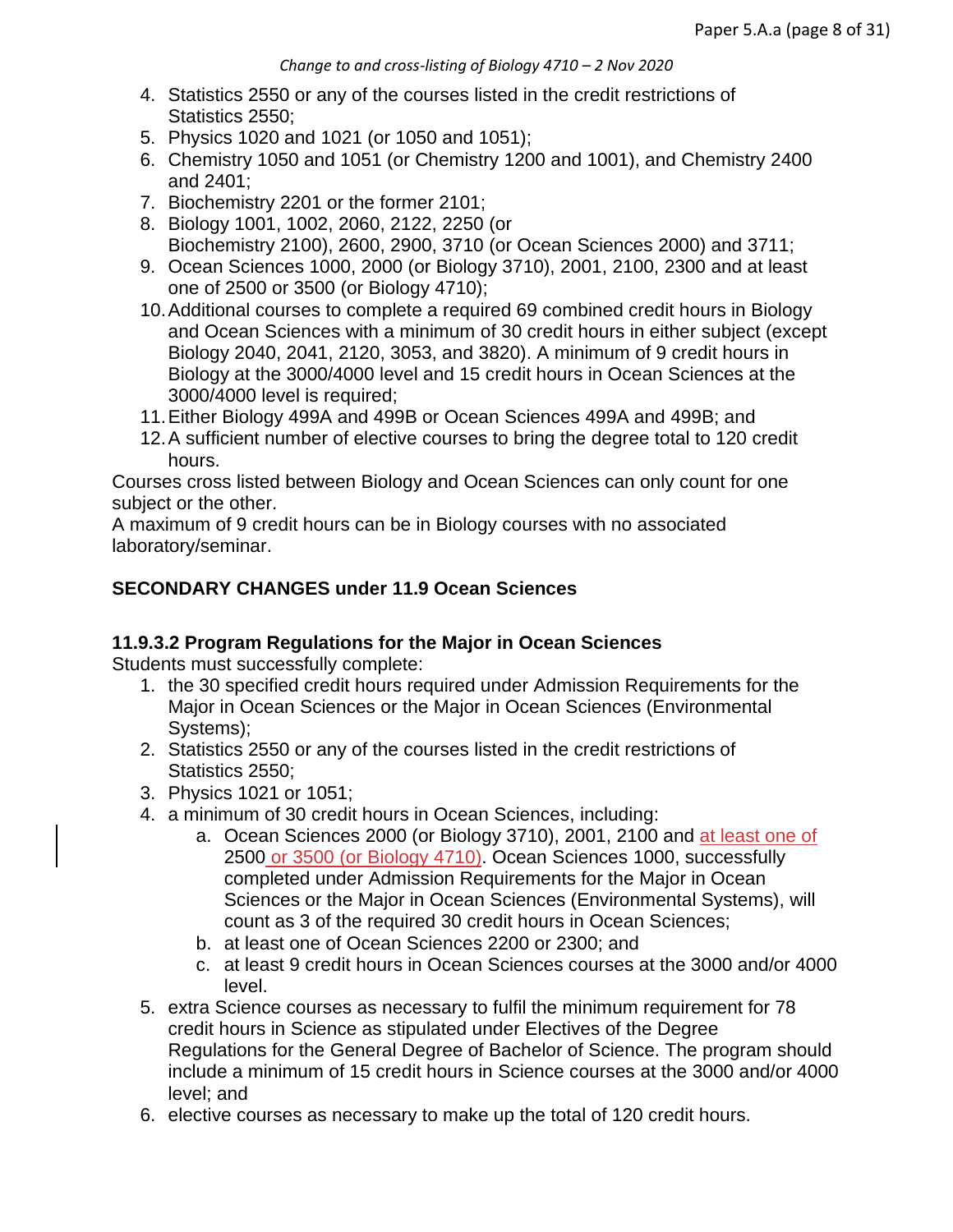## **11.9.3.3 Program Regulations for the Major in Ocean Sciences (Environmental Systems)**

Students must successfully complete:

- 1. the 30 credit hours required under Admission Requirements for the Major in Ocean Sciences or the Major in Ocean Sciences (Environmental Systems);
- 2. Statistics 2550 or any of the courses listed in the credit restrictions of Statistics 2550;
- 3. Physics 1021 or 1051;
- 4. Geography 1050, and at least two of Geography 2102, 2195, or 2425;
- 5. Earth Sciences 1002, 2502;
- 6. at least 9 credit hours at the 3000 and/or 4000 level chosen from:
	- a. Geography 3120, 3140, 3250, 3425, 3510, 3905, 4050, 4060, 4250, 4917; and
	- b. Earth Sciences 3600, 4605, 4903.
- 7. a minimum of 30 credit hours in Ocean Sciences, including:
	- a. Ocean Sciences 2000 (or Biology 3710), 2001, 2100 and at least one of 2500 or 3500 (or Biology 4710). Ocean Sciences 1000, successfully completed under Admission Requirements for the Major in Ocean Sciences or the Major in Ocean Sciences (Environmental Systems), will count as 3 of the required 30 credit hours in Ocean Sciences;
	- b. at least 9 credit hours in Ocean Sciences courses at the 3000 and/or 4000 level.
- 8. elective courses as necessary to make up the total of 120 credit hours.

# **11.9.4.2 Program Regulations for the Honours in Ocean Sciences**

Students must successfully complete:

- 1. the 30 credit hours required under Admission Requirements for the Major in Ocean Sciences or the Major in Ocean Sciences (Environmental Systems);
- 2. Chemistry 2400 (or equivalent). Chemistry 2440 will be accepted as a substitute for Chemistry 2400. However, a number of advanced Science courses may require Chemistry 2400 and 2401. Students are therefore strongly encouraged to successfully complete the Chemistry 2400/2401 sequence or otherwise carefully plan their options;
- 3. Physics 1021 or 1051;
- 4. Statistics 2550 or any of the courses listed in the credit restrictions of Statistics 2550;
- 5. a minimum of 12 credit hours chosen from:
	- a. Biology 2060, 2122, 2250, 2600, 2900;
		- b. Biochemistry 2100, 2201 or the former
			- 2101, 3206 or 3106, 3207 or 3107, 3108;
- 6. a minimum of 45 credit hours in Ocean Sciences, including:
	- a. Ocean Sciences 2000 (or Biology 3710), 2001, 2100, 2200, 2300 and at least one of 2500 or 3500 (or Biology 4710). Ocean Sciences 1000, successfully completed under Admission Requirements for the Major in Ocean Sciences or the Major in Ocean Sciences (Environmental Systems), will count as 3 of the required 45 credit hours in Ocean Sciences;
	- b. at least 18 credit hours in Ocean Sciences courses at the 3000 and/or 4000 level.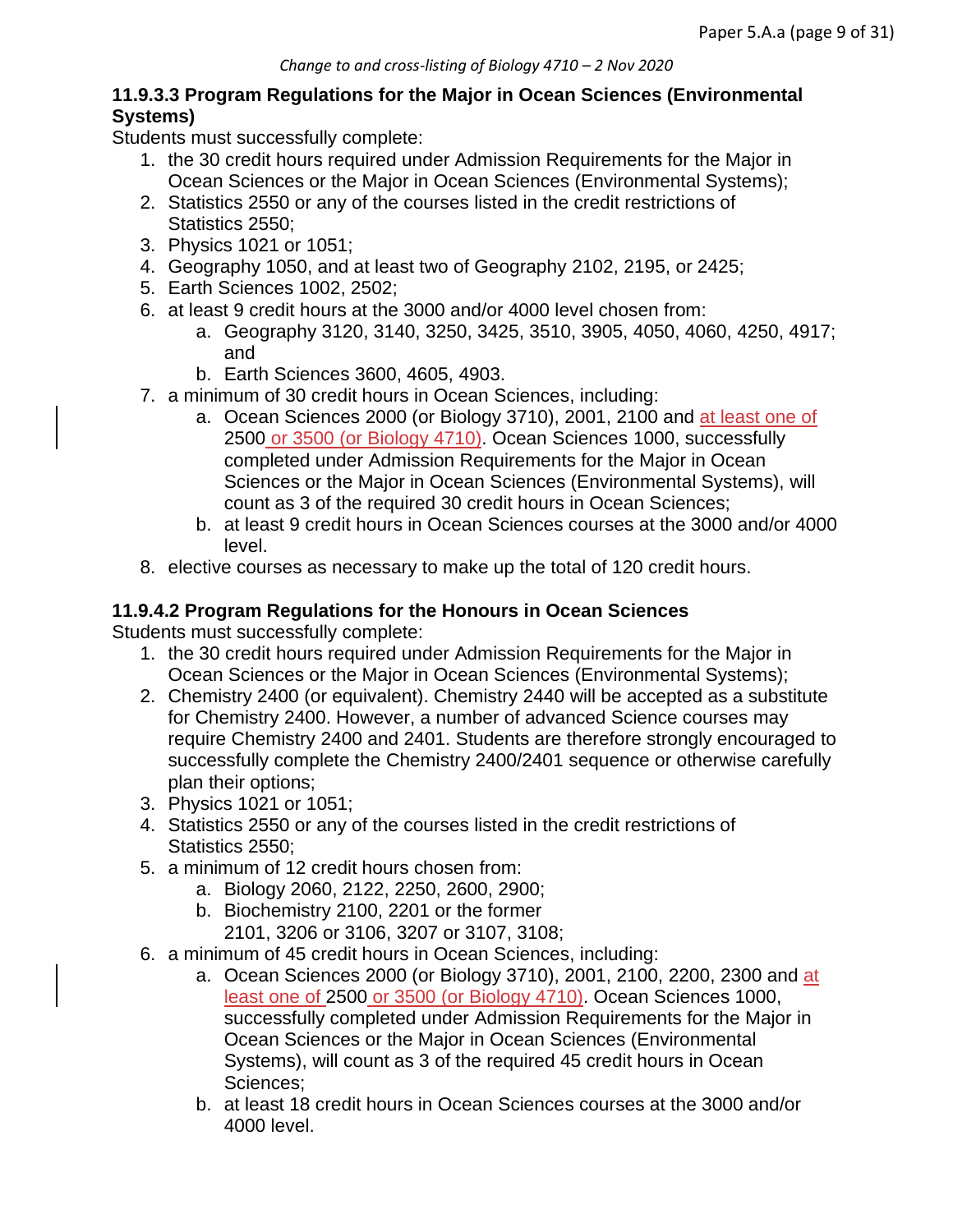- c. Ocean Sciences 499A/B; and
- 7. elective courses as necessary to make up the total of 120 credit hours including a minimum of 15 credit hours at the 3000 and/or 4000 level in any of Biochemistry, Biology, Chemistry, Earth Sciences, Environmental Science, Geography, Ocean Sciences or Physics (these 15 credit hours can include courses completed as part of the requirements in 5.b. but not those required as part of 6. above).

Those courses in which a grade "B" or an average of 75% or higher are required to graduate with an Honours degree as per clause 1. of Academic Standing in the Degree Regulations for the Honours Degree of Bachelor of Science, are the Ocean Sciences courses at the 2000, 3000 and/or 4000 level, and 15 credit hours in courses at the 3000 and/or 4000 level in any of Biochemistry, Biology, Chemistry, Earth Sciences, Environmental Science, Geography, or Physics.

Students should be aware of a number of credit restrictions and refer to the Course Descriptions section for information.

## **SECONDARY CHANGES under 11.9 Ocean Sciences (clean version)**

### **11.9.3.2 Program Regulations for the Major in Ocean Sciences**

Students must successfully complete:

- 7. the 30 specified credit hours required under Admission Requirements for the Major in Ocean Sciences or the Major in Ocean Sciences (Environmental Systems);
- 8. Statistics 2550 or any of the courses listed in the credit restrictions of Statistics 2550;
- 9. Physics 1021 or 1051;
- 10.a minimum of 30 credit hours in Ocean Sciences, including:
	- a. Ocean Sciences 2000 (or Biology 3710), 2001, 2100 and at least one of 2500 or 3500 (or Biology 4710). Ocean Sciences 1000, successfully completed under Admission Requirements for the Major in Ocean Sciences or the Major in Ocean Sciences (Environmental Systems), will count as 3 of the required 30 credit hours in Ocean Sciences;
	- b. at least one of Ocean Sciences 2200 or 2300; and
	- c. at least 9 credit hours in Ocean Sciences courses at the 3000 and/or 4000 level.
- 11.extra Science courses as necessary to fulfil the minimum requirement for 78 credit hours in Science as stipulated under Electives of the Degree Regulations for the General Degree of Bachelor of Science. The program should include a minimum of 15 credit hours in Science courses at the 3000 and/or 4000 level; and
- 12.elective courses as necessary to make up the total of 120 credit hours.

### **11.9.3.3 Program Regulations for the Major in Ocean Sciences (Environmental Systems)**

Students must successfully complete:

9. the 30 credit hours required under Admission Requirements for the Major in Ocean Sciences or the Major in Ocean Sciences (Environmental Systems);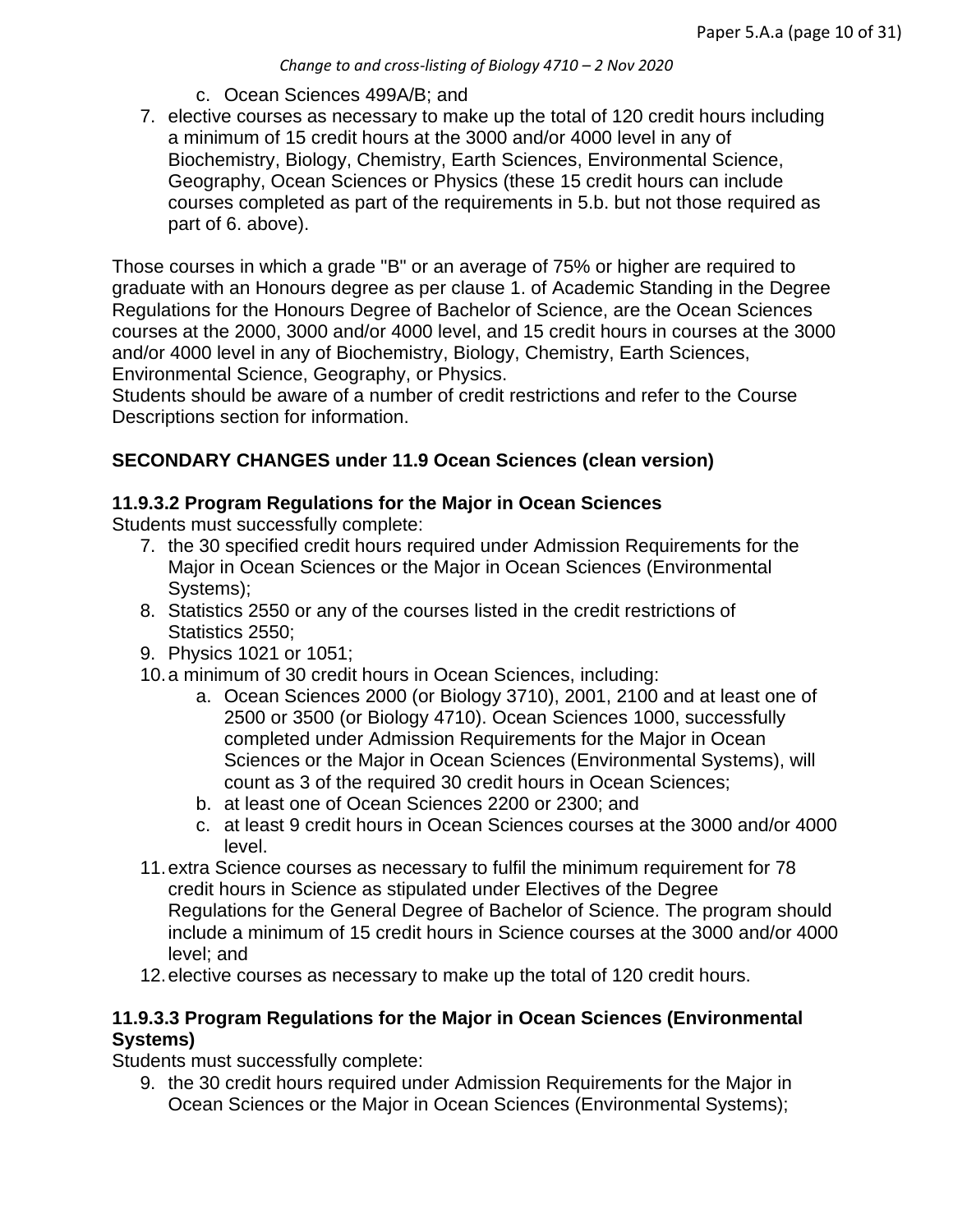- 10.Statistics 2550 or any of the courses listed in the credit restrictions of Statistics 2550;
- 11.Physics 1021 or 1051;
- 12.Geography 1050, and at least two of Geography 2102, 2195, or 2425;
- 13.Earth Sciences 1002, 2502;
- 14.at least 9 credit hours at the 3000 and/or 4000 level chosen from:
	- a. Geography 3120, 3140, 3250, 3425, 3510, 3905, 4050, 4060, 4250, 4917; and
	- b. Earth Sciences 3600, 4605, 4903.
- 15.a minimum of 30 credit hours in Ocean Sciences, including:
	- a. Ocean Sciences 2000 (or Biology 3710), 2001, 2100 and at least one of 2500 or 3500 (or Biology 4710). Ocean Sciences 1000, successfully completed under Admission Requirements for the Major in Ocean Sciences or the Major in Ocean Sciences (Environmental Systems), will count as 3 of the required 30 credit hours in Ocean Sciences;
	- b. at least 9 credit hours in Ocean Sciences courses at the 3000 and/or 4000 level.

16.elective courses as necessary to make up the total of 120 credit hours.

#### **11.9.4.2 Program Regulations for the Honours in Ocean Sciences**

Students must successfully complete:

- 8. the 30 credit hours required under Admission Requirements for the Major in Ocean Sciences or the Major in Ocean Sciences (Environmental Systems);
- 9. Chemistry 2400 (or equivalent). Chemistry 2440 will be accepted as a substitute for Chemistry 2400. However, a number of advanced Science courses may require Chemistry 2400 and 2401. Students are therefore strongly encouraged to successfully complete the Chemistry 2400/2401 sequence or otherwise carefully plan their options;
- 10.Physics 1021 or 1051;
- 11.Statistics 2550 or any of the courses listed in the credit restrictions of Statistics 2550;
- 12.a minimum of 12 credit hours chosen from:
	- a. Biology 2060, 2122, 2250, 2600, 2900;
	- b. Biochemistry 2100, 2201 or the former
		- 2101, 3206 or 3106, 3207 or 3107, 3108;
- 13.a minimum of 45 credit hours in Ocean Sciences, including:
	- a. Ocean Sciences 2000 (or Biology 3710), 2001, 2100, 2200, 2300 and at least one of 2500 or 3500 (or Biology 4710). Ocean Sciences 1000, successfully completed under Admission Requirements for the Major in Ocean Sciences or the Major in Ocean Sciences (Environmental Systems), will count as 3 of the required 45 credit hours in Ocean Sciences;
	- b. at least 18 credit hours in Ocean Sciences courses at the 3000 and/or 4000 level.
	- c. Ocean Sciences 499A/B; and
- 14.elective courses as necessary to make up the total of 120 credit hours including a minimum of 15 credit hours at the 3000 and/or 4000 level in any of Biochemistry, Biology, Chemistry, Earth Sciences, Environmental Science, Geography, Ocean Sciences or Physics (these 15 credit hours can include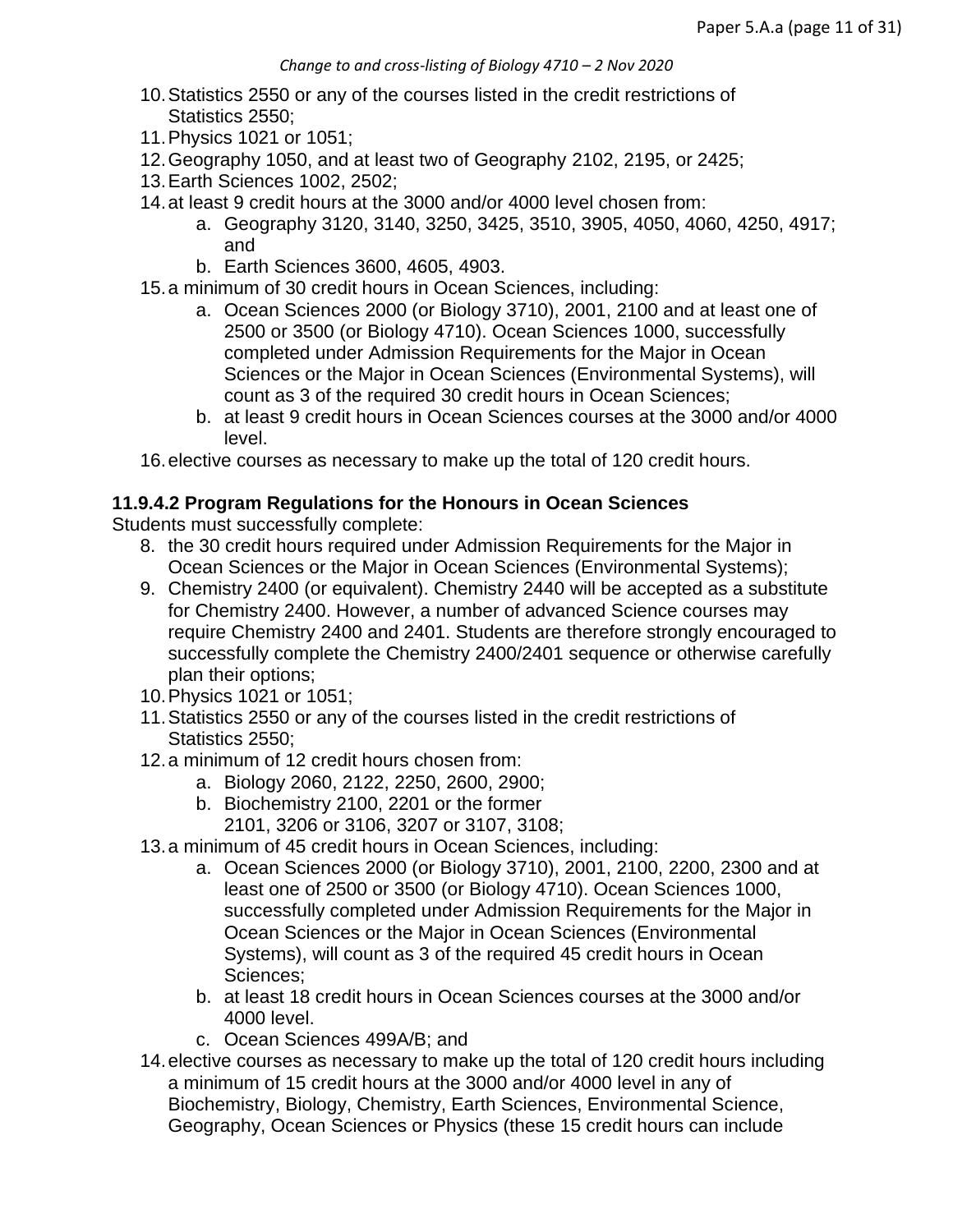courses completed as part of the requirements in 5.b. but not those required as part of 6. above).

Those courses in which a grade "B" or an average of 75% or higher are required to graduate with an Honours degree as per clause 1. of Academic Standing in the Degree Regulations for the Honours Degree of Bachelor of Science, are the Ocean Sciences courses at the 2000, 3000 and/or 4000 level, and 15 credit hours in courses at the 3000 and/or 4000 level in any of Biochemistry, Biology, Chemistry, Earth Sciences, Environmental Science, Geography, or Physics.

Students should be aware of a number of credit restrictions and refer to the Course Descriptions section for information.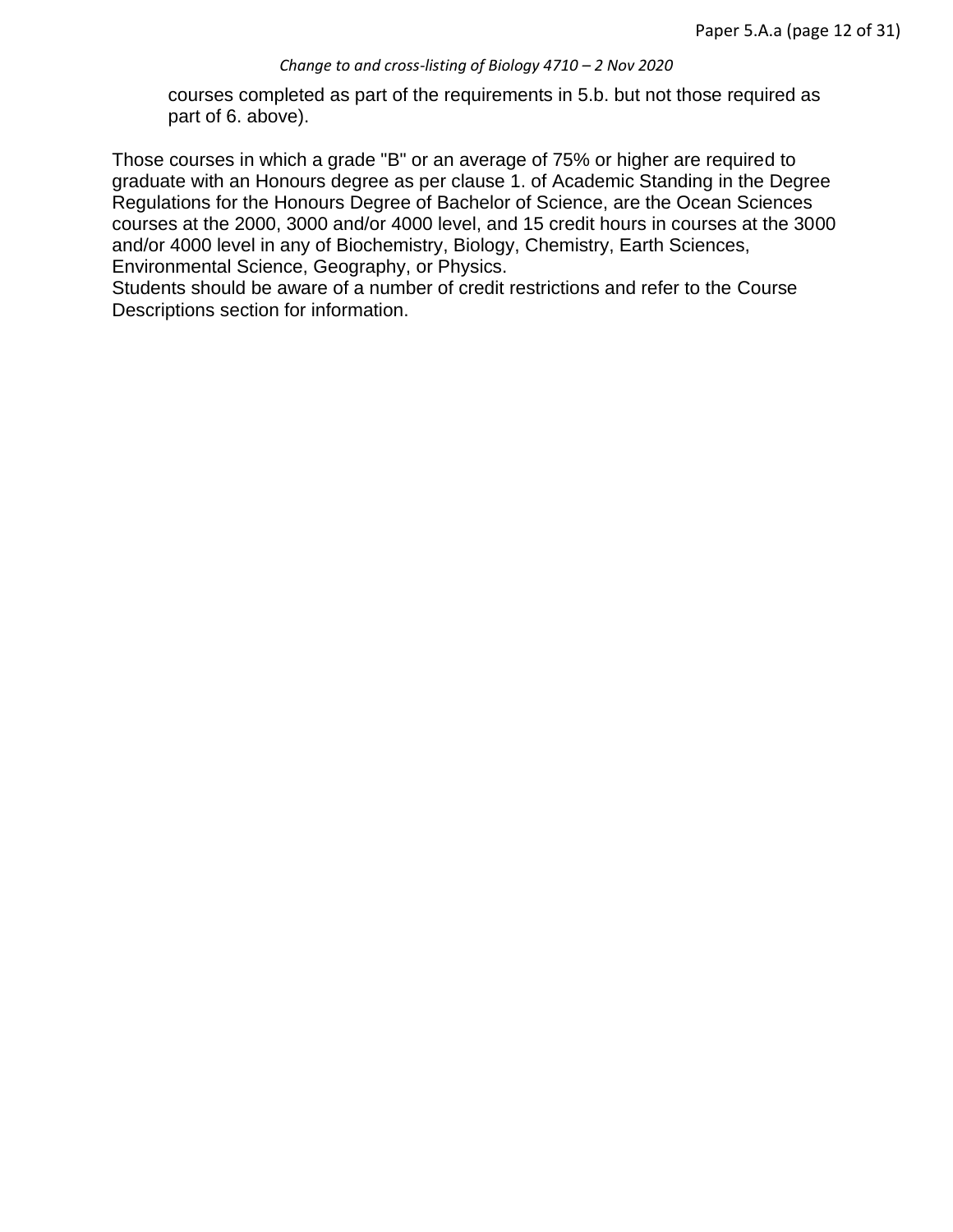# **Memorial University of Newfoundland Undergraduate Calendar Change Proposal Form Appendix Page**

| <b>From</b>                                       | <b>Response Received</b> |
|---------------------------------------------------|--------------------------|
| Grenfell campus (Fine Arts and Science)           | Yes                      |
| Marine Institute                                  | Yes                      |
| <b>Faculty of Engineering and Applied Science</b> | Yes                      |
| School of Human Kinetics and Recreation           | Yes                      |
| <b>School of Music</b>                            | Yes                      |
| <b>Faculty of Medicine</b>                        | Yes                      |

### **LIBRARY REPORT**

#### **RESOURCE IMPLICATIONS**

The costs will be covered by the units, including: teaching assistant as required for safety and fee for use of Bonne Bay station (\$5000), which covers all of the on the ground coordination/admin plus any amount of boating, faculty and TA accommodation/food, lecture theatre, aquarium, labs and a certain amount of bussing. The course will be taught by an existing faculty member, so no additional salary costs are required.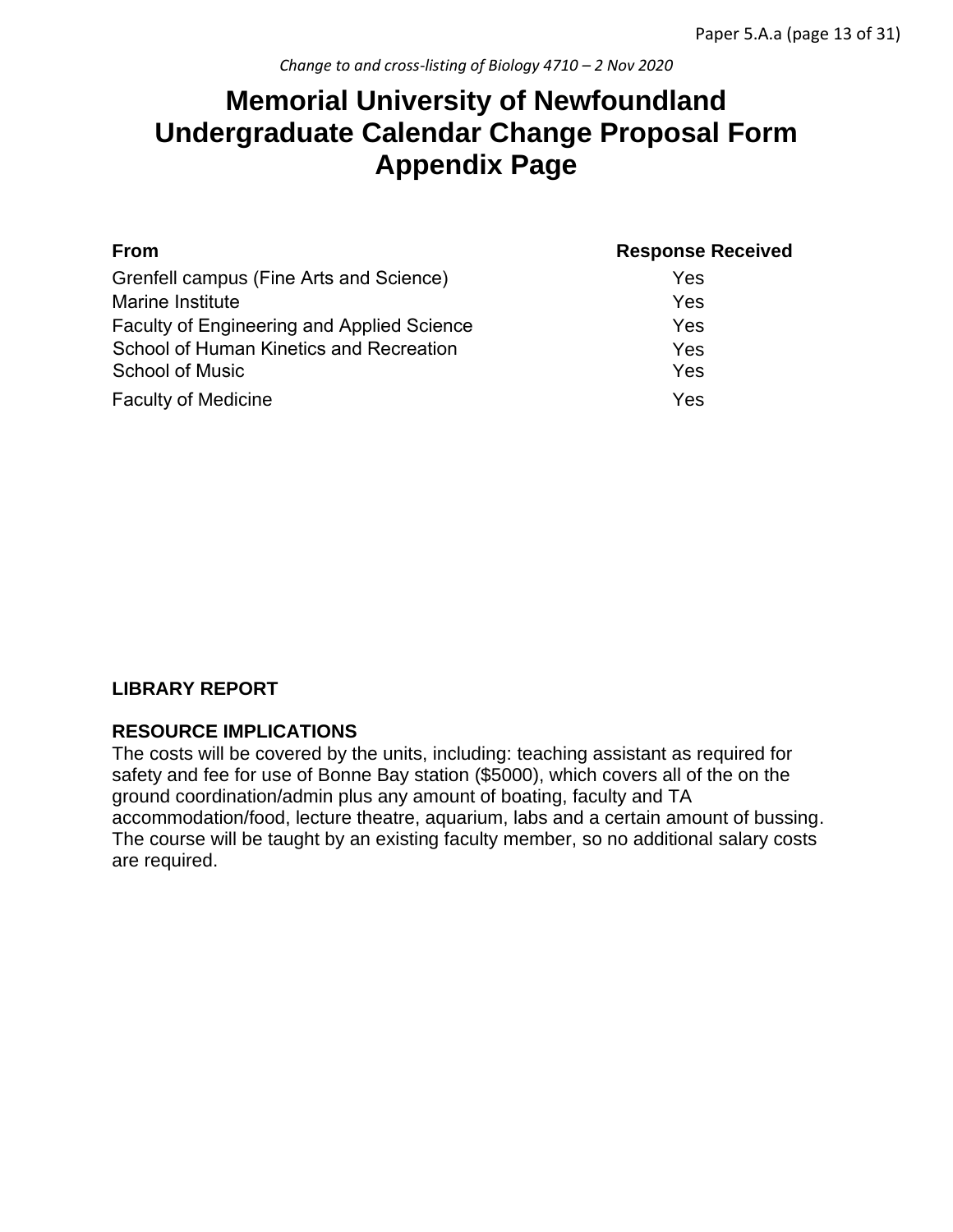#### **ADDITIONAL INFORMATION REQUIRED FOR NEW COURSE PROPOSALS**

#### **Sample Course Outline and Method of Evaluation**

#### **Proposed Course Outline**

This class will be taught as a two-week, all-day, intense field course at Bonne Bay Marine Station during the summer. Most days will start with a lecture, introducing students to that day's topic, before they start on their activities of that day. However, the schedule will remain flexible to accommodate weather and logistical factors. Only the 10 week days are listed, but workload will require some work (e.g. half days) over the weekend such as sampling of ongoing experiments.

Daily lecture topics, examples:

Day 1 Oceanographic sample collection, lab notebook, safety Day 2 Experimental approaches, designs and hypotheses testing Day 3 Pre-tests, Experimental set-up Weekend Day 4 Culturing techniques, sample collection Day 5 Protocol Writing, microscopy Day 6 Analysis part Day 7 No Lecture Day 8 Data crunching, quality control, Data Bases Weekend Day 9 Interpretation and preparation of presentations Day 10 Student Presentations

Daily activities, examples:

- Day 1 Field collection of plankton and water samples; Back at station set up of 2-5 mesocosms / aquaria for 1-2 mesocosm experiments (e.g. with shallow and deep water, varying nutrients, etc.).
- Day 2 Hands-on familiarization with approaches (Multicultivators, or Rolling tables) & teams design & prepare their experimental plans
- Day 3 Sampling of mesocosms (1-2 teams take over); start of other experiments (teams of 3-5 per experiment),
- Weekend: Sampling of experiments, reading
- Day 4, Reading/Quiz; Sampling and sample analysis, culturing techniques
- Day 5 Sampling of experiments, Microscopy
- Day 6 Sampling and analysis of samples, preparations of data sheets
- Day 7 Finish all experiments & Field collection of samples to compare to day 1 field conditions

Day 8 Finish data analysis and conduct quality control, lab clean up Weekend: catch up, clean up, reading,

Day 9 Readings/Quiz, Interpretation and preparation of presentations,

Day 10 Student Presentations and comparative discussion

This example plan has the small-scale (e.g. Multicultivator) experiments going for 5-6 days, and the mesocosms for 8-9 days – enough to see change in both cases.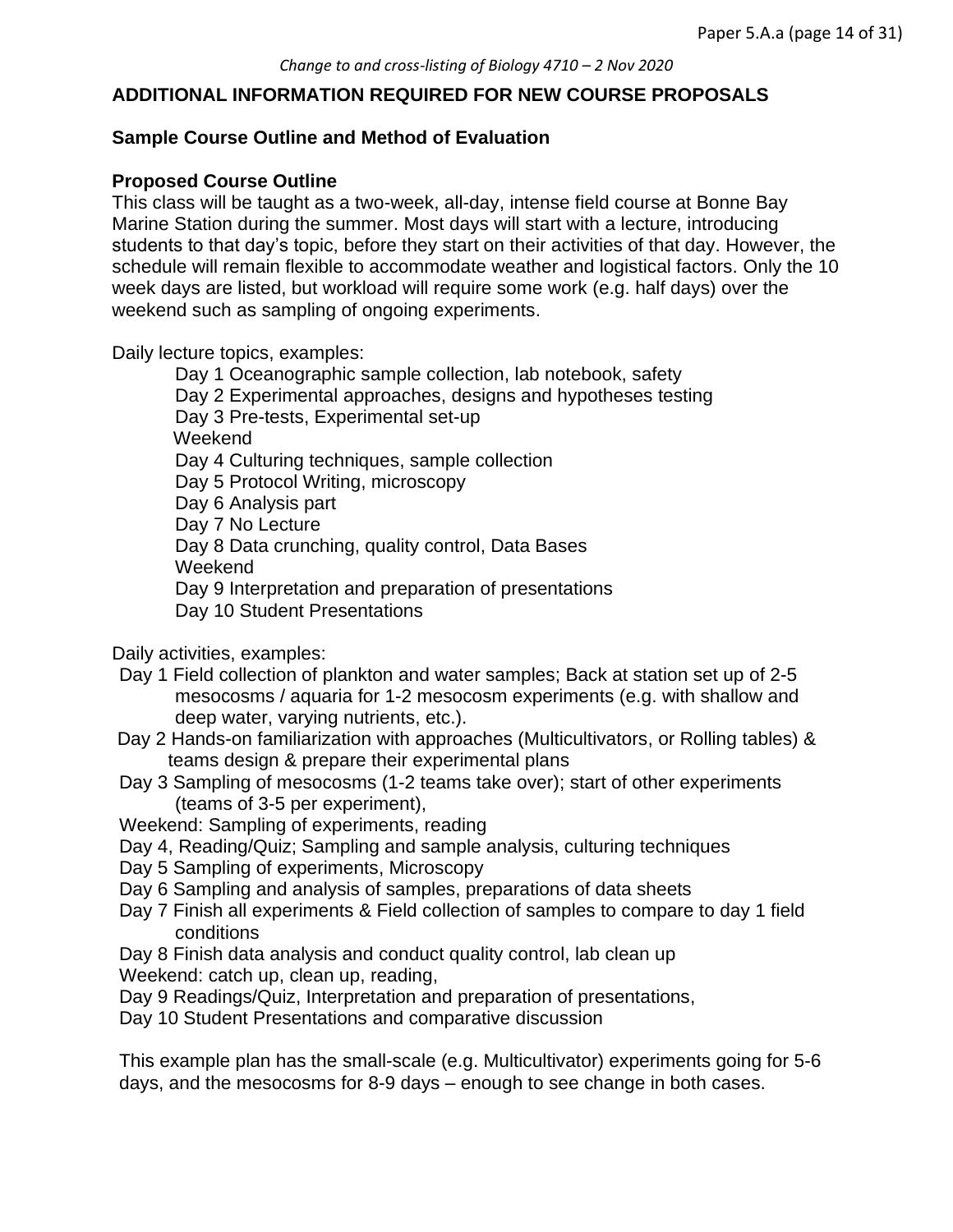#### **Format**

This class will be taught Wednesday to Tuesday for two-weeks, as an all-day, intense field course at Bonne Bay Marine Station during the summer. Most of the time will be spent with hands-on work in the lab, field sampling, or computer work, with lectures guiding the different tasks.

#### **Evaluation**

- 1. Experimental Plans: 15%
- 2. Lab Protocols: 20%
- 3. Data sheets with results: 15%
- 4. Readings-Discussion/Quizzes: 15%
- 5. General participation and engagement: 10%
- 6. Final Presentation including a poster or essay: 25%

#### **Learning Outcomes**

By the end of this course, students should be able to:

- Explain and compare advantages and weaknesses of experimental approaches
- Discuss the principles of addressing a specific research question with a targeted experiment
- Design a simple experiment to address a hypothesis
- Be familiar with some basic oceanographic analysis techniques
- Write a lab-protocols aligned with existing courses
- Generate data sheets and quality control data
- Interpret results gained from an experiment
- Present results from an experiment

#### **Bibliography**

No specific textbook required. Peer-reviewed journal articles of relevance will be identified and made available through the course Brightspace website. Examples: Benner I, Passow U. 2010. Utilization of organic nutrients by coccolithophores. *Marine* 

*Ecology Progress Series* 404: 21-29

- Boyd PW. 2008. Implications of large-scale iron fertilization of the oceans Introduction and synthesis. *Marine Ecology-Progress Series* 364: 213-18
- Boyd P, Rynearson T, Armstrong E, Fu F, Hayashi K, et al. 2013. Marine Phytoplankton Temperature versus Growth Responses from Polar to Tropical Waters - Outcome of a Scientific Community-Wide Study. *PLOS One* 8: e63091
- Boyd PW, Collins S, Dupont S, Fabricius K, Gattuso J-P, et al. 2018. Experimental strategies to assess the biological ramifications of multiple drivers of global ocean change – a review. *Global Change Biology*
- Feng Y, Hare C, Leblanc K, Rose J, Zhang Y, et al. 2009. Effects of increased *p*CO<sup>2</sup> and temperature on the North Atlantic spring bloom. I. The phytoplankton community and biogeochemical response. *Marine Ecology Progress Series* 388: 13-25
- Landry MR, Hassett RP 1982. Estimating the grazing impact of marine microzooplankton. *Marine Biology* 67, 283-288
- Siegel DA, Buesseler KO, Behrenfeld MJ, Benitez-Nelson CR, Boss E, et al. 2016. Prediction of the Export and Fate of Global Ocean Net Primary Production: The EXPORTS Science Plan. *Frontiers in Marine Science* 3

### **Instructor**

Dr.Uta Passow, Professor, Department of Ocean Sciences. Email: uta.passow@mun.ca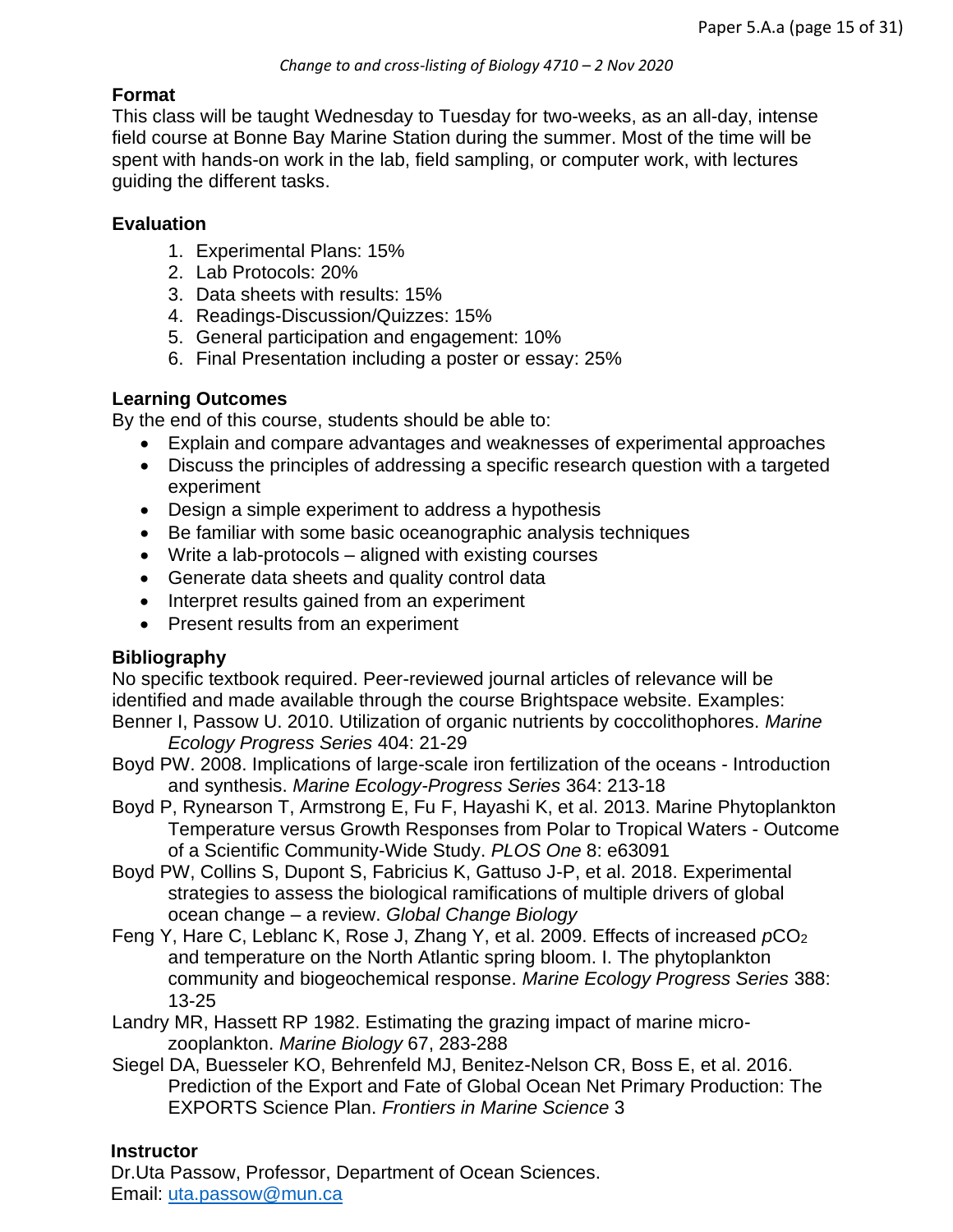**Proposal Feedback**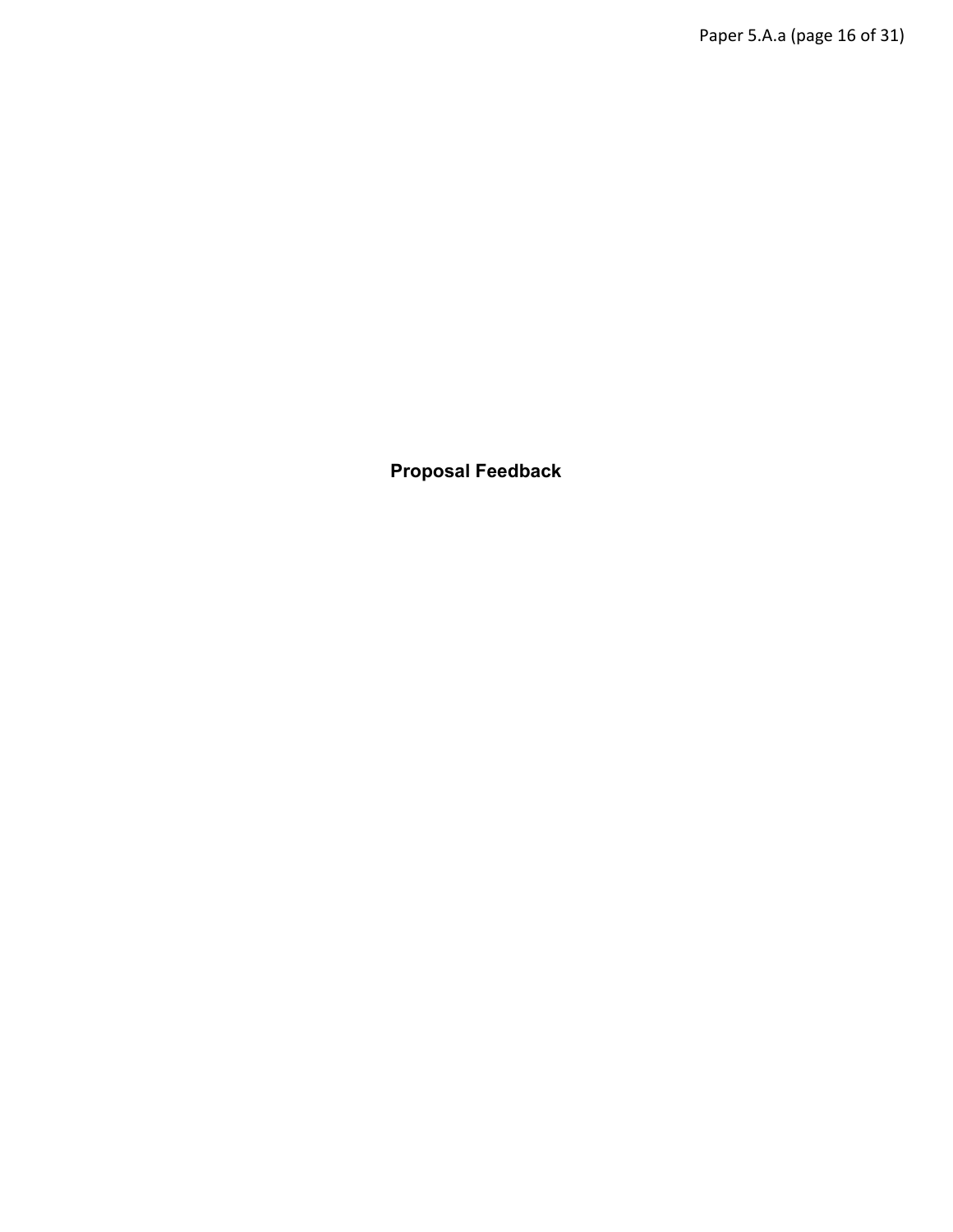| From:    | <b>Karen Bulmer</b>                 |
|----------|-------------------------------------|
| To:      | Jody-Lynn Burke                     |
| Subject: | Calendar Change Proposal - BIOL     |
| Date:    | Friday, November 6, 2020 8:56:32 AM |

The School of Music has no issue with the proposed changes.

Sincerely,

Dr. Karen Bulmer — Associate Dean (Teaching and Learning) Associate Professor of Low Brass Graduate Officer for Ethnomusicology Programs (MA/PhD) (she/her/hers) School of Music Memorial University of Newfoundland St. John's, NL A1C 5S7 (709) 864-3673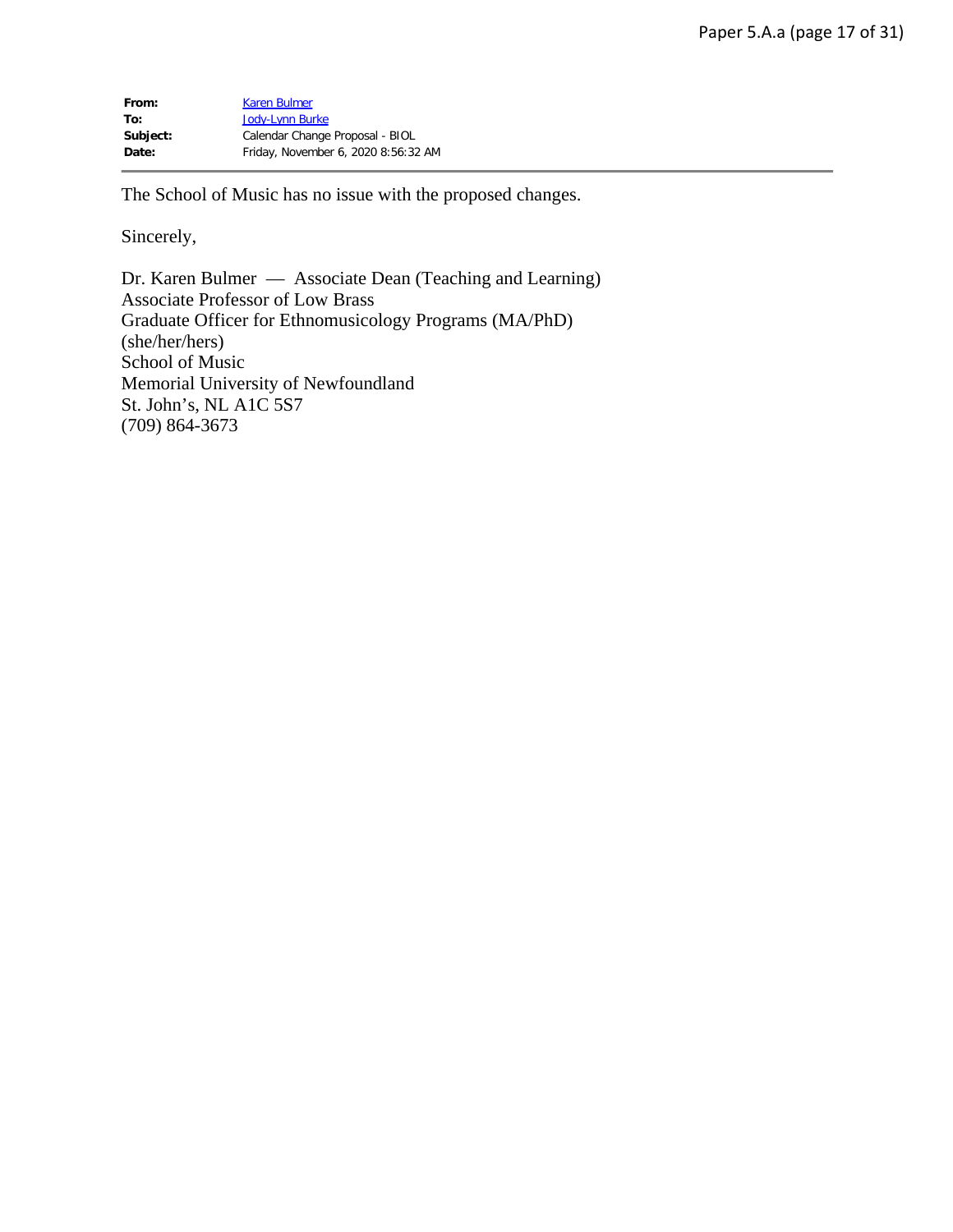| From:        | cvardy@mun.ca                                    |
|--------------|--------------------------------------------------|
| To:          | <b>Jody-Lynn Burke</b>                           |
| $Cc$ :       | DeanofMedicine@med.mun.ca                        |
| Subject:     | FW: Calendar Change Proposal - BIOL              |
| Date:        | Wednesday, November 4, 2020 2:57:46 PM           |
| Attachments: | Calendar Change BIOL 4710 and OSCS 3500 2Nov.pdf |
| Importance:  | High                                             |

Good day

The Faculty of Medicine is supportive of the attached calendar change proposal to revise BIOL 4710 and cross listed with OSCS 3500.

Regards, Cathy Vardy, MD Vice Dean of Medicine

**From:** Jody-Lynn Burke [<mailto:jrotchford@mun.ca>]

**Sent:** Wednesday, November 4, 2020 11:53 AM

**To:** Faculty of Humanities and Social Sciences [<hss@mun.ca](mailto:hss@mun.ca)>; Shannahan, Rachelle [<rshannahan@mun.ca](mailto:rshannahan@mun.ca)>; Collett, Meghan [<mcollett@mun.ca](mailto:mcollett@mun.ca)>; [engrconsult@mun.ca;](mailto:engrconsult@mun.ca) Rohr, Linda [<lerohr@mun.ca](mailto:lerohr@mun.ca)>; [miugconsultations@mi.mun.ca](mailto:miugconsultations@mi.mun.ca); Steele, Dr. Margaret: Dean of Medicine [<DeanofMedicine@med.mun.ca](mailto:DeanofMedicine@med.mun.ca)>; Sutherland, Ian D [<isutherland@mun.ca>](mailto:isutherland@mun.ca); DeanNurse [<DeanNurse@mun.ca](mailto:DeanNurse@mun.ca)>; [pharminfo@mun.ca](mailto:pharminfo@mun.ca); Dean of Science <[deansci@mun.ca](mailto:deansci@mun.ca)>; adeanugradswk [<adeanugradswk@mun.ca](mailto:adeanugradswk@mun.ca)>; Library Correspondence <[univlib@mun.ca](mailto:univlib@mun.ca)>; [kjacobse@grenfell.mun.ca](mailto:kjacobse@grenfell.mun.ca); [ssedean@grenfell.mun.ca](mailto:ssedean@grenfell.mun.ca); [thennessey@grenfell.mun.ca](mailto:thennessey@grenfell.mun.ca) **Cc:** Sullivan,Shannon [<shannon@mun.ca](mailto:shannon@mun.ca)>; [sdufour@mun.ca](mailto:sdufour@mun.ca) **Subject:** Calendar Change Proposal - BIOL

**Importance:** High

Dear colleagues,

The purpose of this email is to extend an opportunity for you to provide feedback on the attached calendar change proposal to revise BIOL 4710 (Experimental Marine Ecology of Newfoundland Waters) and cross list it with OCSC 3500.

Your feedback, at your earliest convenience, is appreciated. If you have any questions, please don't hesitate to contact me.

Be well and stay safe!

**Jody Burke, BSc.(Hons), M.Ed, PGC(QM) – Academic Program Officer**

Department of Biology, Memorial University Office: (709) 864 8021 E-mail: [jodyb@mun.ca](mailto:jodyb@mun.ca)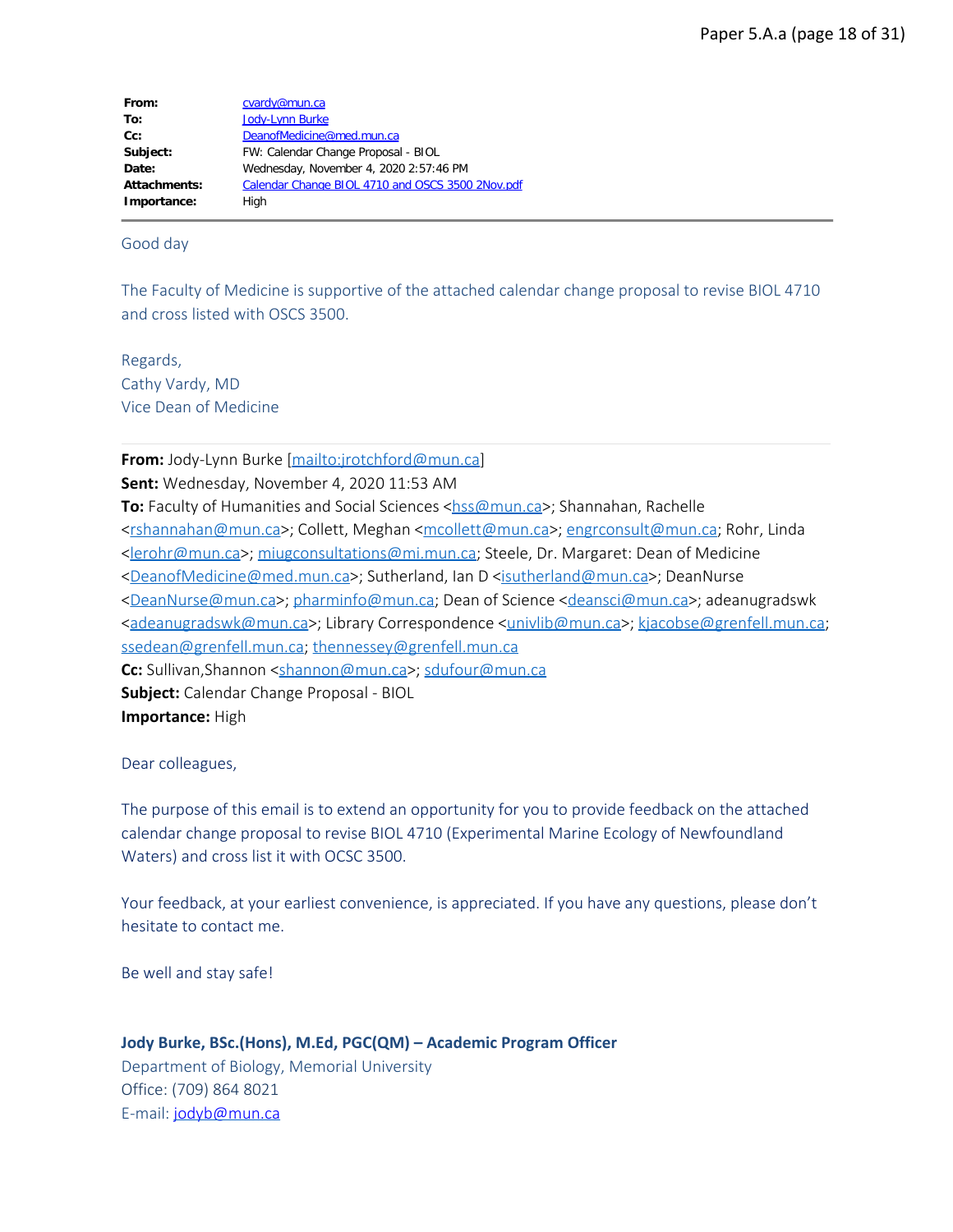| From:               | Bailey, Robert F.                                                                |
|---------------------|----------------------------------------------------------------------------------|
| To:                 | <b>Jody-Lynn Burke</b>                                                           |
| $Cc$ :              | Piercey-Normore, Michele D; Scott, Robert J.; Bennett, Sylvia S.; Warkentin, Ian |
| Subject:            | RE: Calendar Change Proposal - BIOL 4710/OCSC 3500                               |
| Date:               | Friday, November 6, 2020 1:03:32 PM                                              |
| <b>Attachments:</b> | image002.png                                                                     |

Dear Jody,

The Calendar change proposal for BIOL 4710/OCSC 3500 has been forwarded to me.

We are happy to support this change, given that Bonne Bay field courses are a popular and useful choice for Grenfell Campus students. I received the following response from the chair of the Environmental Science program, Dr. Warkentin:

"An additional field oriented course would be welcomed, particularly if it will be offered regularly."

Also, in my role as chair of the General Science program, an OCSC field course at Bonne Bay would be especially welcome, as it has the potential to provide a field course option for students in the program's Earth Systems stream.

Thank you for the opportunity to comment on these proposals.

Regards, Robert Bailey Chair, Committee on Academic Programming School of Science and the Environment

==============================

Dr. Robert Bailey Associate Professor, Mathematics Chair, General Science program School of Science and the Environment Grenfell Campus Memorial University of Newfoundland Corner Brook, NL A2H 6P9, Canada

Phone: +1 (709) 637-6293 (voicemail only) Web:<https://www2.grenfell.mun.ca/rbailey/>

**From:** Bennett, Sylvia S. <sylviab@grenfell.mun.ca> **Sent:** 04 November 2020 14:17 **To:** Bailey, Robert F. <rbailey@grenfell.mun.ca> **Cc:** Piercey-Normore, Michele D <mpiercey-normore@grenfell.mun.ca>; Scott, Robert J. <rscott@grenfell.mun.ca> **Subject:** FW: Calendar Change Proposal - BIOL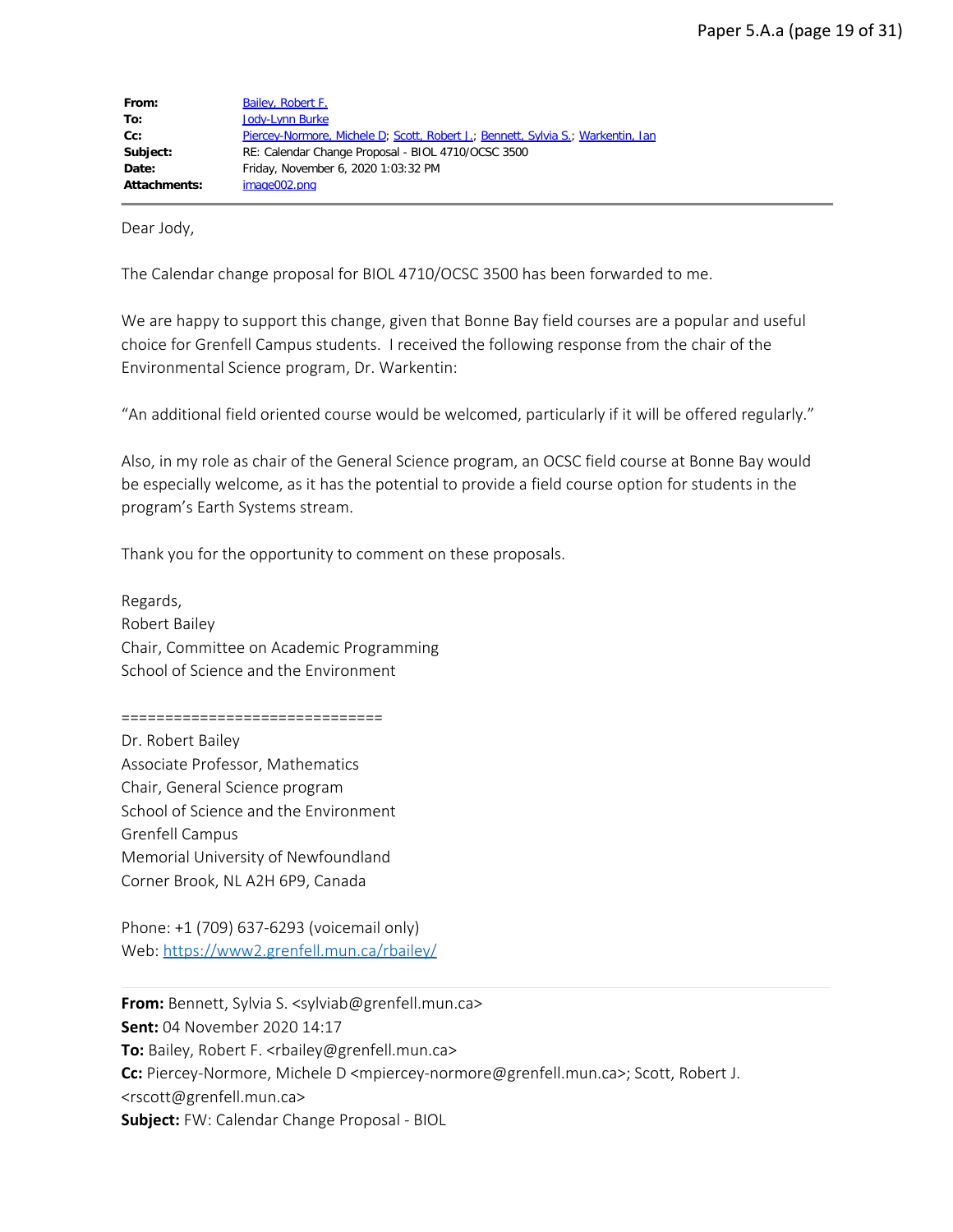#### **Importance:** High

Hi Robert,

*On behalf of the Dean…*

Please see attached and below, request for Calendar Change Proposal – BIOL 4710 and OSCS 3500.

## **Thank you, Sylvia**

**Sylvia Bennett** |Assistant to the Dean: School of Science and the Environment(Grenfell Campus)



Memorial University of Newfoundland Corner Brook, NL A2H 6P9 Phone: (709) 637-6215 Email: [sylviab@grenfell.mun.ca](mailto:sylviab@grenfell.mun.ca) Office No: AS 3024 (School of Science and the Environment)

**Physical location:** 20 University Drive, Corner Brook, NL A2H 5G4

This electronic communication is governed by the terms and conditions at [http://www.mun.ca/cc/policies/electronic\\_communications\\_disclaimer\\_2011.php](http://www.mun.ca/cc/policies/electronic_communications_disclaimer_2011.php)

#### From: Jody-Lynn Burke <[jrotchford@mun.ca](mailto:jrotchford@mun.ca)>

**Sent:** November-04-20 11:53 AM

**To:** Faculty of Humanities and Social Sciences [<hss@mun.ca](mailto:hss@mun.ca)>; Shannahan, Rachelle [<rshannahan@mun.ca](mailto:rshannahan@mun.ca)>; Collett, Meghan [<mcollett@mun.ca](mailto:mcollett@mun.ca)>; [engrconsult@mun.ca;](mailto:engrconsult@mun.ca) Rohr, Linda [<lerohr@mun.ca](mailto:lerohr@mun.ca)>; MIUG Consultations [<MIUGconsultations@mi.mun.ca](mailto:MIUGconsultations@mi.mun.ca)>; [deanofmedicine@med.mun.ca;](mailto:deanofmedicine@med.mun.ca) Sutherland, Ian D [<isutherland@mun.ca>](mailto:isutherland@mun.ca); DeanNurse [<DeanNurse@mun.ca](mailto:DeanNurse@mun.ca)>; [pharminfo@mun.ca](mailto:pharminfo@mun.ca); Dean of Science <[deansci@mun.ca](mailto:deansci@mun.ca)>; adeanugradswk [<adeanugradswk@mun.ca](mailto:adeanugradswk@mun.ca)>; Library Correspondence <[univlib@mun.ca](mailto:univlib@mun.ca)>; Jacobsen, Ken [<kjacobse@grenfell.mun.ca](mailto:kjacobse@grenfell.mun.ca)>; Dean - School of Science and the Environment [<ssedean@grenfell.mun.ca](mailto:ssedean@grenfell.mun.ca)>; Hennessey, Todd [<THENNESSEY@grenfell.mun.ca](mailto:THENNESSEY@grenfell.mun.ca)> **Cc:** Sullivan,Shannon [<shannon@mun.ca](mailto:shannon@mun.ca)>; [sdufour@mun.ca](mailto:sdufour@mun.ca) **Subject:** Calendar Change Proposal - BIOL **Importance:** High

Dear colleagues,

The purpose of this email is to extend an opportunity for you to provide feedback on the attached calendar change proposal to revise BIOL 4710 (Experimental Marine Ecology of Newfoundland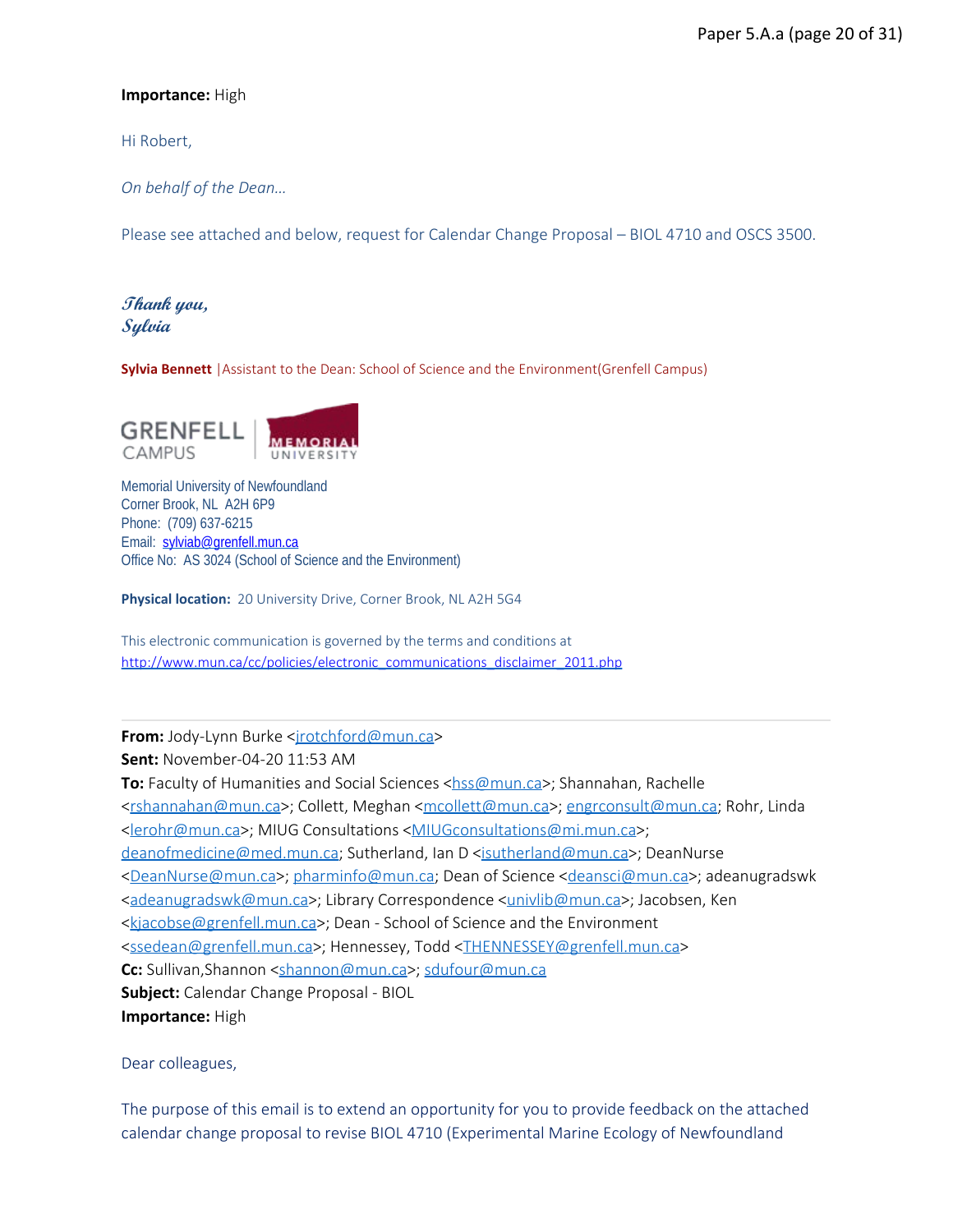Hello,

Thank you for the opportunity to review and comment on the proposal to revise BIOL 4710 (Experimental Marine Ecology of Newfoundland Waters) and cross list it with OCSC 3500.

The Marine Institute supports the proposal.

Regards,

Bev

Bev Fleet Chair, Undergraduate Studies Committee Marine Institute, Memorial University TEL: 709-778-0369 FAX: 709-778-0535 [Bev.Fleet@mi.mun.ca](mailto:Bev.Fleet@mi.mun.ca)

**From:** Jody-Lynn Burke <irotchford@mun.ca> **Sent:** Wednesday, November 4, 2020 11:53 AM **To:** Faculty of Humanities and Social Sciences <hss@mun.ca>; Shannahan, Rachelle <rshannahan@mun.ca>; Collett, Meghan <mcollett@mun.ca>; engrconsult@mun.ca; Rohr, Linda <lerohr@mun.ca>; MIUG Consultations <MIUGconsultations@mi.mun.ca>; deanofmedicine@med.mun.ca; Sutherland, Ian D <isutherland@mun.ca>; DeanNurse <DeanNurse@mun.ca>; pharminfo@mun.ca; Dean of Science <deansci@mun.ca>; adeanugradswk <adeanugradswk@mun.ca>; Library Correspondence <univlib@mun.ca>; kjacobse@grenfell.mun.ca; ssedean@grenfell.mun.ca; thennessey@grenfell.mun.ca **Cc:** Sullivan,Shannon <shannon@mun.ca>; sdufour@mun.ca **Subject:** Calendar Change Proposal - BIOL **Importance:** High

Dear colleagues,

The purpose of this email is to extend an opportunity for you to provide feedback on the attached calendar change proposal to revise BIOL 4710 (Experimental Marine Ecology of Newfoundland Waters) and cross list it with OCSC 3500.

Your feedback, at your earliest convenience, is appreciated. If you have any questions, please don't hesitate to contact me.

Be well and stay safe!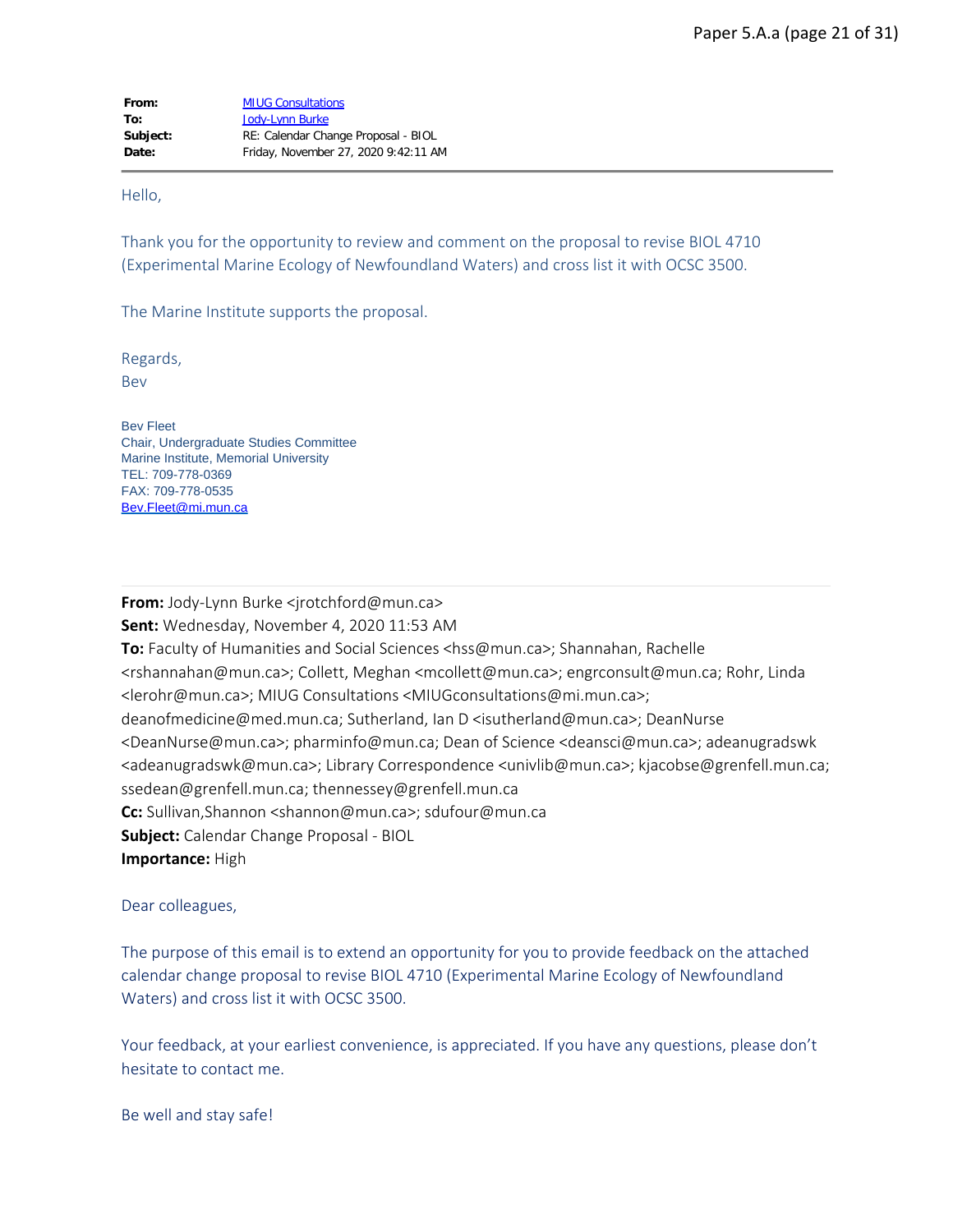| From:       | <b>Engineering Consult</b>                   |
|-------------|----------------------------------------------|
| To:         | Jody-Lynn Burke                              |
| Cc:         | Geoff Rideout; Edmunds, Jayde; Bruce Quinton |
| Subject:    | Re: Calendar Change Proposal - BIOL          |
| Date:       | Wednesday, November 18, 2020 4:51:43 PM      |
| Importance: | High                                         |

Dear Ms. Burke,

Thank you for the opportunity to comment on the proposed calendar changes to revise and cross list BIOL 4710.

This afternoon's meeting of the Committee on Undergraduate Studies of the Faculty of Engineering and Applied Science found no impact on our programs. We are happy to support this proposal.

Yours sincerely,

Dr. Glyn George, Chair Committee on Undergraduate Studies Faculty of Engineering and Applied Science Memorial University of Newfoundland St. John's NL A1B 3X5 ----------------------------------

On 2020-11-04 11:52, Jody-Lynn Burke wrote:

> Dear colleagues,

 $\geq$ 

> The purpose of this email is to extend an opportunity for you to

> provide feedback on the attached calendar change proposal to revise

> BIOL 4710 (Experimental Marine Ecology of Newfoundland Waters) and

> cross list it with OCSC 3500.

 $\geq$ 

> Your feedback, at your earliest convenience, is appreciated. If you

> have any questions, please don't hesitate to contact me.

>

> Be well and stay safe!  $>$ 

```
> JODY BURKE, BSC.(HONS), M.ED, PGC(QM) – ACADEMIC PROGRAM OFFICER
```
>

> Department of Biology, Memorial University

>

> Office: (709) 864 8021

>

> E-mail: jodyb@mun.ca

>

> [1]

>

 $>$  $\geq$ 

> Links:

> ------

> [1]<https://www.mun.ca/success/>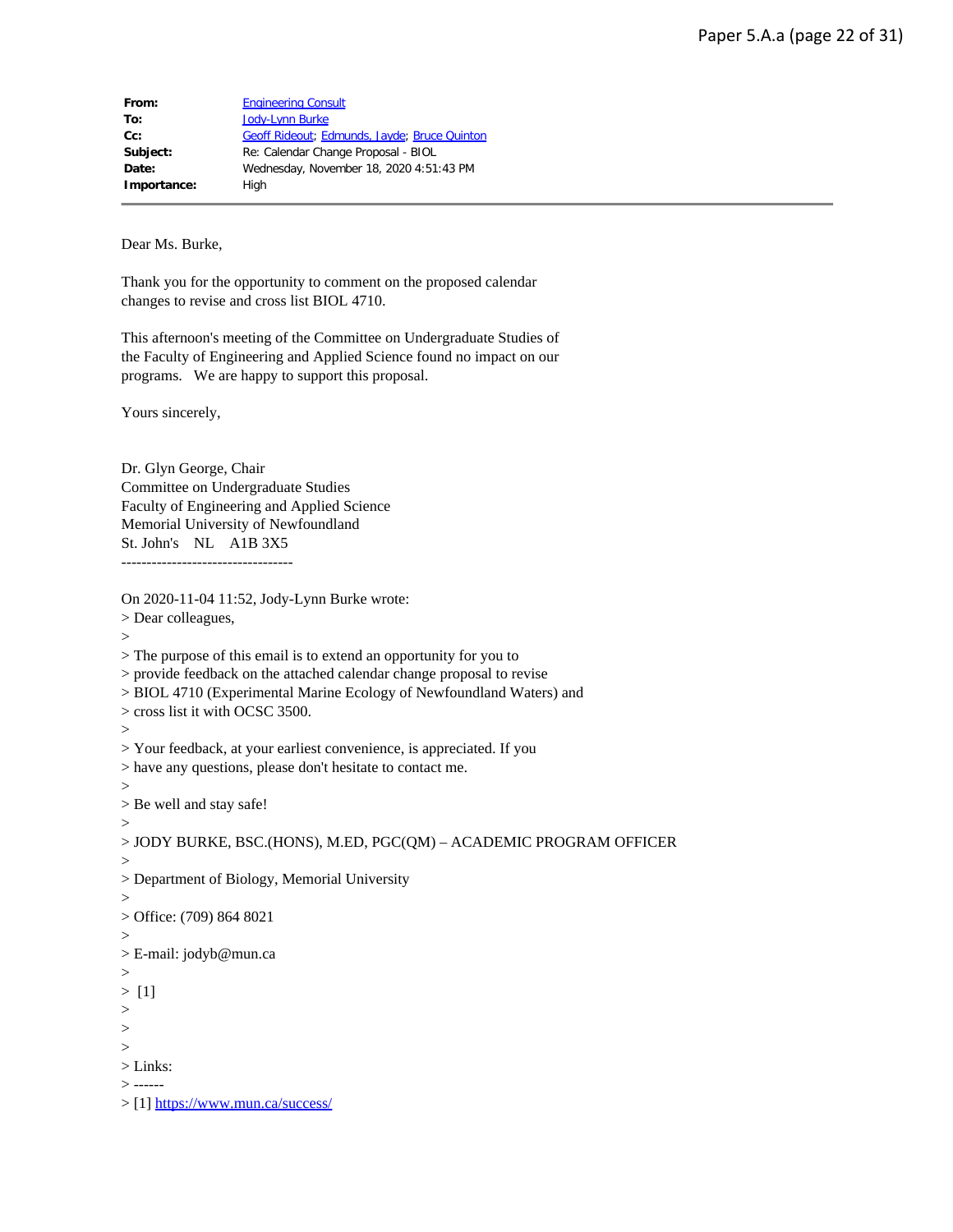From: [Hennessey, Todd](mailto:THENNESSEY@grenfell.mun.ca) **To:** [Jody-Lynn Burke](mailto:jrotchford@mun.ca) **Subject:** RE: Calendar Change Proposal - BIOL **Date:** Wednesday, November 4, 2020 2:17:38 PM

Thanks for the opportunity to review; Fine Arts has no feedback at this time.

#### TODD HENNESSEY, PhD (Birmingham) | DEAN

School of Fine Arts Grenfell Campus, Memorial University Corner Brook, Newfoundland O: 709.637.6277 C: 709.640.5695

#### [www.grenfell.mun.ca](http://www.grenfell.mun.ca/)

**From:** Jody-Lynn Burke <irotchford@mun.ca> **Sent:** November 4, 2020 11:53 AM **To:** Faculty of Humanities and Social Sciences <hss@mun.ca>; Shannahan, Rachelle <rshannahan@mun.ca>; Collett, Meghan <mcollett@mun.ca>; engrconsult@mun.ca; Rohr, Linda <lerohr@mun.ca>; MIUG Consultations <MIUGconsultations@mi.mun.ca>; deanofmedicine@med.mun.ca; Sutherland, Ian D <isutherland@mun.ca>; DeanNurse <DeanNurse@mun.ca>; pharminfo@mun.ca; Dean of Science <deansci@mun.ca>; adeanugradswk <adeanugradswk@mun.ca>; Library Correspondence <univlib@mun.ca>; Jacobsen, Ken <kjacobse@grenfell.mun.ca>; Dean - School of Science and the Environment <ssedean@grenfell.mun.ca>; Hennessey, Todd <THENNESSEY@grenfell.mun.ca> **Cc:** Sullivan,Shannon <shannon@mun.ca>; sdufour@mun.ca **Subject:** Calendar Change Proposal - BIOL **Importance:** High

Dear colleagues,

The purpose of this email is to extend an opportunity for you to provide feedback on the attached calendar change proposal to revise BIOL 4710 (Experimental Marine Ecology of Newfoundland Waters) and cross list it with OCSC 3500.

Your feedback, at your earliest convenience, is appreciated. If you have any questions, please don't hesitate to contact me.

Be well and stay safe!

#### **Jody Burke, BSc.(Hons), M.Ed, PGC(QM) – Academic Program Officer**

Department of Biology, Memorial University Office: (709) 864 8021 E-mail: [jodyb@mun.ca](mailto:jodyb@mun.ca)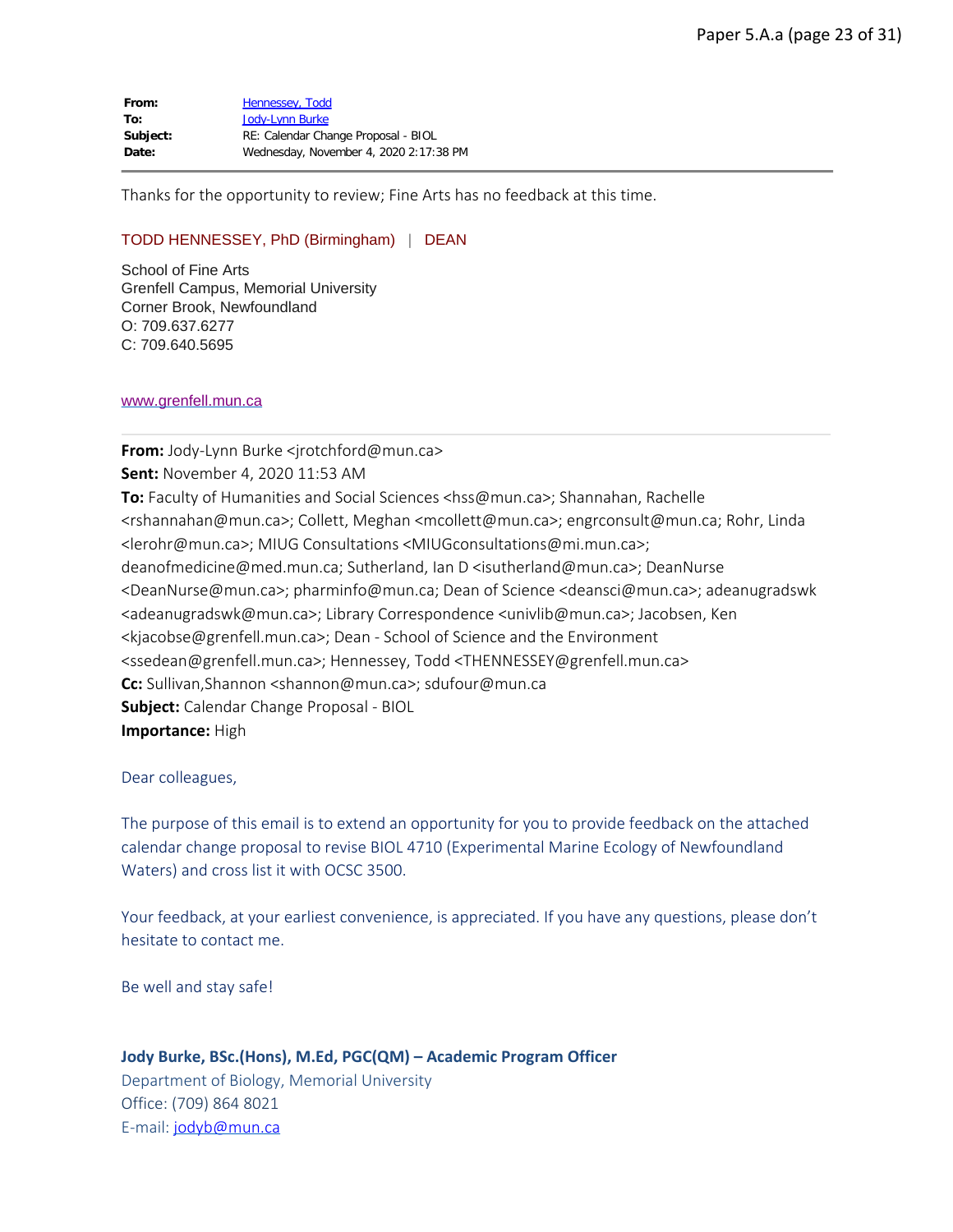Hi Jody-Lynn,

No concerns from HKR on the proposed changes to BIOL 4710.

Linda

**Linda E. Rohr** PhD Dean, School of Human Kinetics & Recreation Memorial University t: 709.864.8129 f: 709.864.7531 e: [lerohr@mun.ca](mailto:lerohr@mun.ca) PE 2027

*We acknowledge that the lands on which Memorial University's campuses are situated are in the traditional territories of diverse Indigenous groups, and we acknowledge with respect the diverse histories and cultures of the Beothuk, Mi'kmaq, Innu, and Inuit of this province.*

**From:** Jody-Lynn Burke <irotchford@mun.ca>

**Date:** Wednesday, November 4, 2020 at 11:52 AM

**To:** Faculty of Humanities and Social Sciences <hss@mun.ca>, "Shannahan, Rachelle" <rshannahan@mun.ca>, "Collett, Meghan" <mcollett@mun.ca>, "engrconsult@mun.ca" <engrconsult@mun.ca>, Linda Rohr <lerohr@mun.ca>, "miugconsultations@mi.mun.ca" <miugconsultations@mi.mun.ca>, "deanofmedicine@med.mun.ca"

<deanofmedicine@med.mun.ca>, "Sutherland, Ian D" <isutherland@mun.ca>, DeanNurse <DeanNurse@mun.ca>, "pharminfo@mun.ca" <pharminfo@mun.ca>, Dean of Science <deansci@mun.ca>, adeanugradswk <adeanugradswk@mun.ca>, Library Correspondence <univlib@mun.ca>, "kjacobse@grenfell.mun.ca" <kjacobse@grenfell.mun.ca>,

"ssedean@grenfell.mun.ca" <ssedean@grenfell.mun.ca>, "thennessey@grenfell.mun.ca" <thennessey@grenfell.mun.ca>

**Cc:** "Sullivan,Shannon" <shannon@mun.ca>, "sdufour@mun.ca" <sdufour@mun.ca> **Subject:** Calendar Change Proposal - BIOL

Dear colleagues,

The purpose of this email is to extend an opportunity for you to provide feedback on the attached calendar change proposal to revise BIOL 4710 (Experimental Marine Ecology of Newfoundland Waters) and cross list it with OCSC 3500.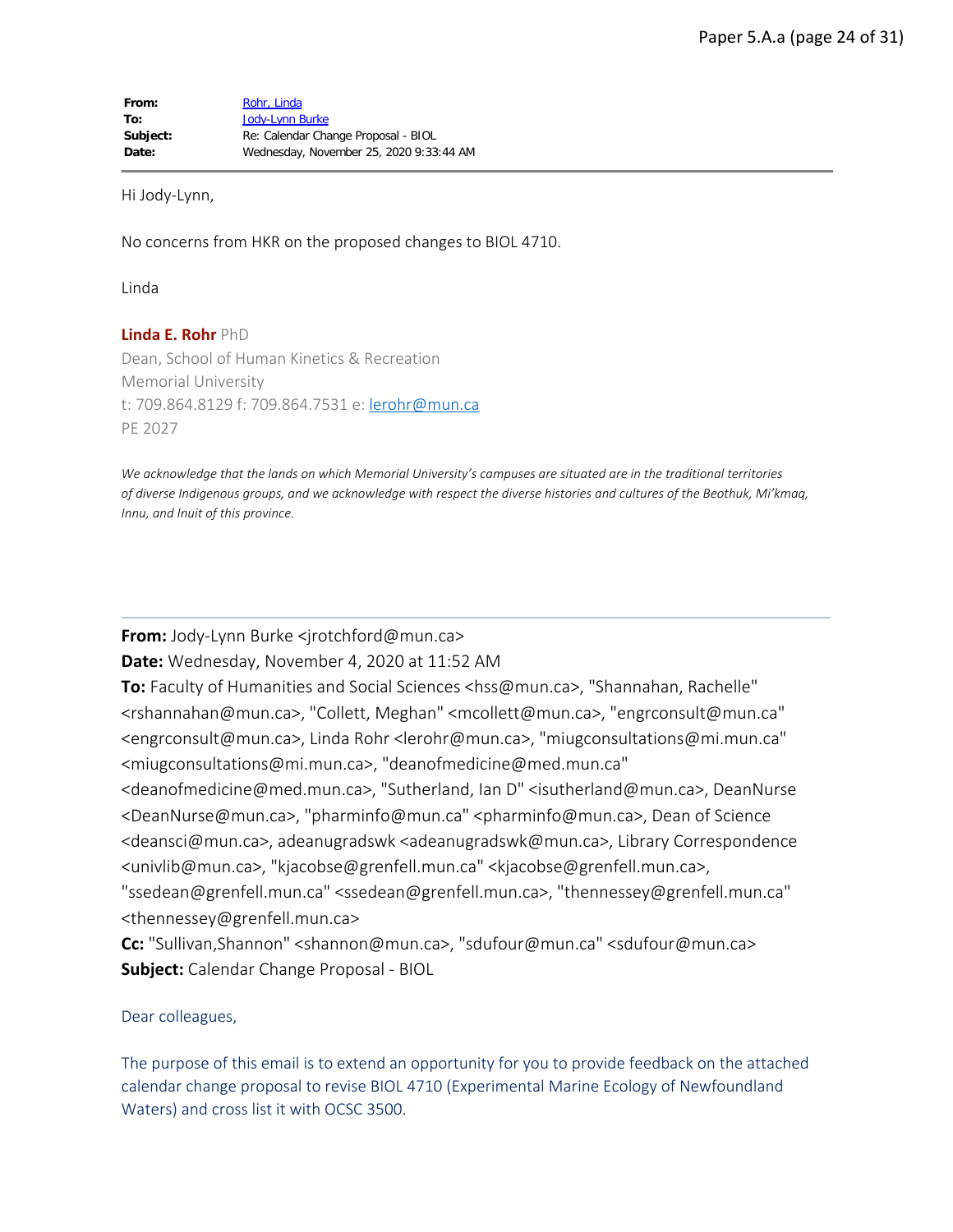# **Memorial University of Newfoundland Undergraduate Calendar Change Proposal Form Cover Page**

## **LIST OF CHANGES**

Indicate the Calendar change(s) being proposed by checking and completing as appropriate:

- $\Box$  New course(s):
- X Amended or deleted course(s): OCSC 3002, 3600, 4200
- $\Box$  New program(s):
- $\Box$  Amended or deleted program(s):
- $\Box$  New, amended or deleted Glossary of Terms Used in the Calendar entries
- $\Box$  New, amended or deleted Admission/Readmission to the University (Undergraduate) regulations
- $\Box$  New, amended or deleted General Academic Regulations (Undergraduate)
- $\Box$  New, amended or deleted Faculty, School or Departmental regulations
- □ Other:

# **ADMINISTRATIVE AUTHORIZATION**

By signing below, you are confirming that the attached Calendar changes have obtained all necessary Faculty/School approvals, and that the costs, if any, associated with these changes can be met from within the existing budget allocation or authorized new funding for the appropriate academic unit.

Signature of Dean/Vice-President:

Date: \_\_\_\_\_\_\_\_\_\_\_\_\_\_\_\_\_\_\_\_\_\_\_\_\_\_\_\_\_\_\_\_

Date of approval by Faculty/Academic Council: \_\_\_\_\_\_\_\_\_\_\_\_\_\_\_\_\_\_\_\_\_\_\_\_\_\_\_\_\_\_\_\_\_\_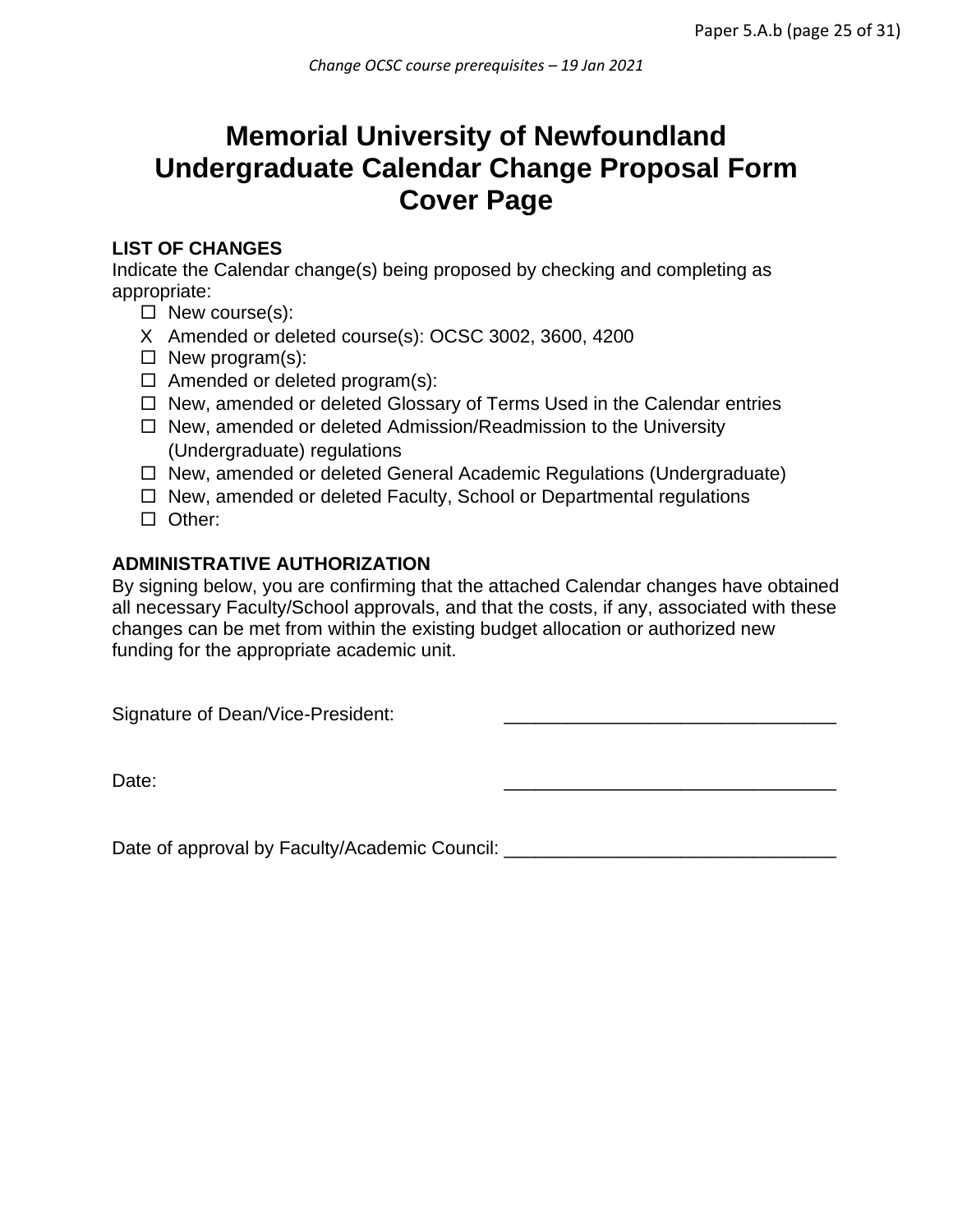# **Memorial University of Newfoundland Undergraduate Calendar Change Proposal Form Senate Summary Page for Courses**

## **COURSE NUMBER AND TITLE**

Ocean Sciences 3002 Aquaculture and Fisheries Biotechnology Ocean Sciences 3600 Marine Microbiology Ocean Sciences 4200 Marine Omics

# **RATIONALE**

This is a proposal to make minor changes to the prerequisites of three courses to correct oversights following recent changes to Biochemistry courses. Because Biochemistry 2200 is credit restricted with Biochemistry 2100, we propose to accept one or the other as a suitable prerequisite.

# **CALENDAR CHANGES under 12.9 Ocean Sciences**

**3002 Aquaculture and Fisheries Biotechnology** is an introduction to biotechnology and genetics as they are applied to aquaculture and fisheries. Topics covered include genetic variation; genetic structure of fish and shellfish populations; the genetic basis of aquaculture traits; finfish and shellfish genomic research; marker-assisted selection in aquaculture; manipulation of ploidy; genetic engineering in aquaculture; and techniques used to study the responses of aquatic animals to external stressors such as hypoxia, temperature stress, acidification, and pathogens.

PR: Biology 2250 or Biochemistry 2100 or Biochemistry 2200

**3600 Marine Microbiology** provides an overview of microbial activity in the ocean, both in natural and applied settings. The focus is on interactions between microorganisms and other biota, ranging from deep-sea vent invertebrates to commercially cultured fish species. Prospective topics include effluent discharge, water quality, bacterial metabolism and nutrient cycles, bacteria-virus and bacteria-host interactions (including symbioses and pathogenesis), and marine microbial biotechnology. PR: Biology 2250 or Biochemistry 2100 or Biochemistry 2200

**4200 Marine Omics** provides an overview of marine genomics, transcriptomics, proteomics, glycomics, metabolomics, and lipidomics. Omics-based studies of a variety of marine organisms (e.g. fungi, algae, animals), as well as several industrial applications (e.g. biofuel, nutrigenomics, pharmacogenomics, aquaculture and fisheries), will be considered.

PR: OCSC 1000 and Biology 2250 (or Biochemistry 2100 or 2200), or OCSC 3002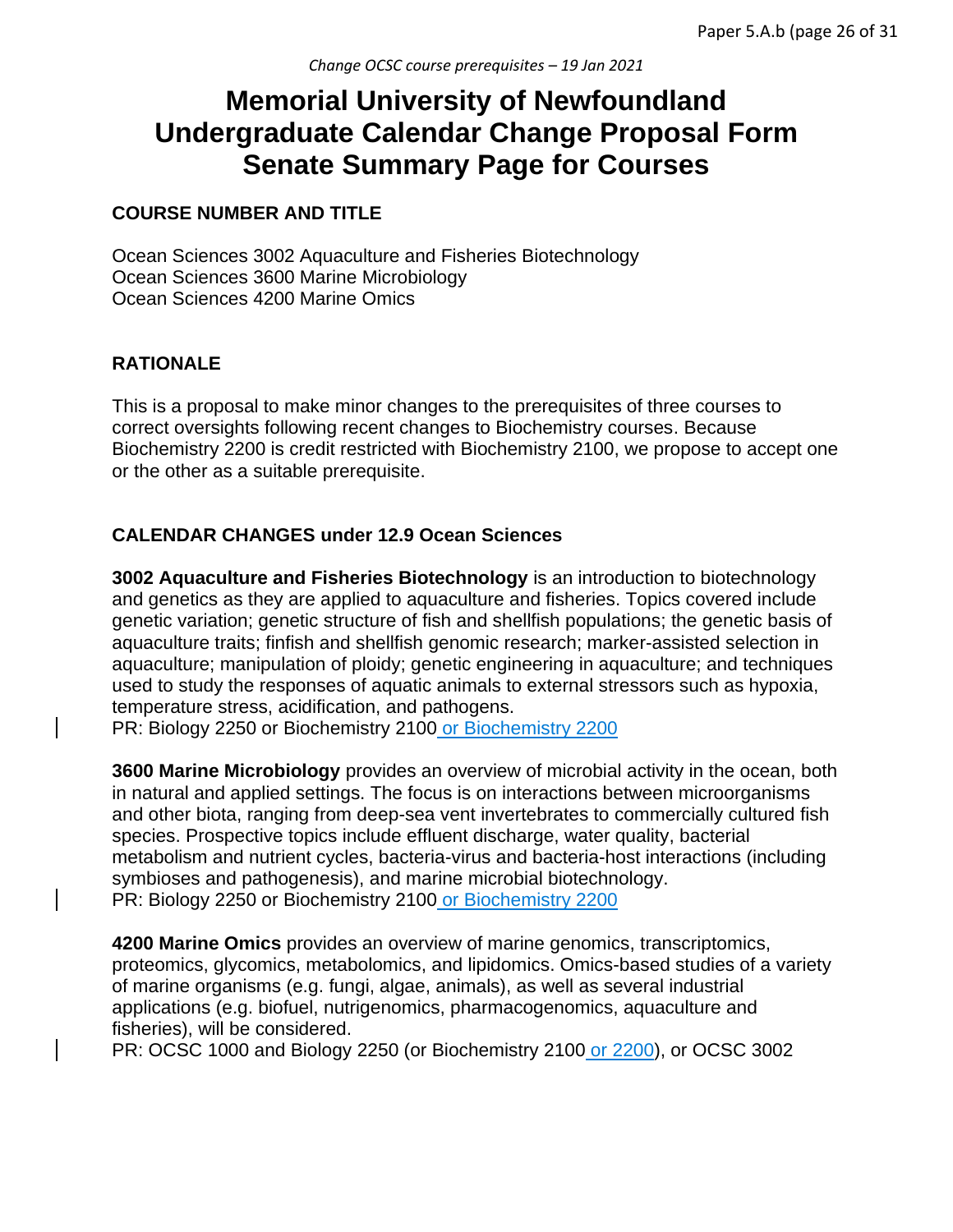#### **CALENDAR CHANGES under 12.9 Ocean Sciences (clean version)**

**3002 Aquaculture and Fisheries Biotechnology** is an introduction to biotechnology and genetics as they are applied to aquaculture and fisheries. Topics covered include genetic variation; genetic structure of fish and shellfish populations; the genetic basis of aquaculture traits; finfish and shellfish genomic research; marker-assisted selection in aquaculture; manipulation of ploidy; genetic engineering in aquaculture; and techniques used to study the responses of aquatic animals to external stressors such as hypoxia, temperature stress, acidification, and pathogens.

PR: Biology 2250 or Biochemistry 2100 or Biochemistry 2200

**3600 Marine Microbiology** provides an overview of microbial activity in the ocean, both in natural and applied settings. The focus is on interactions between microorganisms and other biota, ranging from deep-sea vent invertebrates to commercially cultured fish species. Prospective topics include effluent discharge, water quality, bacterial metabolism and nutrient cycles, bacteria-virus and bacteria-host interactions (including symbioses and pathogenesis), and marine microbial biotechnology. PR: Biology 2250 or Biochemistry 2100 or Biochemistry 2200

**4200 Marine Omics** provides an overview of marine genomics, transcriptomics, proteomics, glycomics, metabolomics, and lipidomics. Omics-based studies of a variety of marine organisms (e.g. fungi, algae, animals), as well as several industrial applications (e.g. biofuel, nutrigenomics, pharmacogenomics, aquaculture and fisheries), will be considered.

PR: OCSC 1000 and Biology 2250 (or Biochemistry 2100 or 2200), or OCSC 3002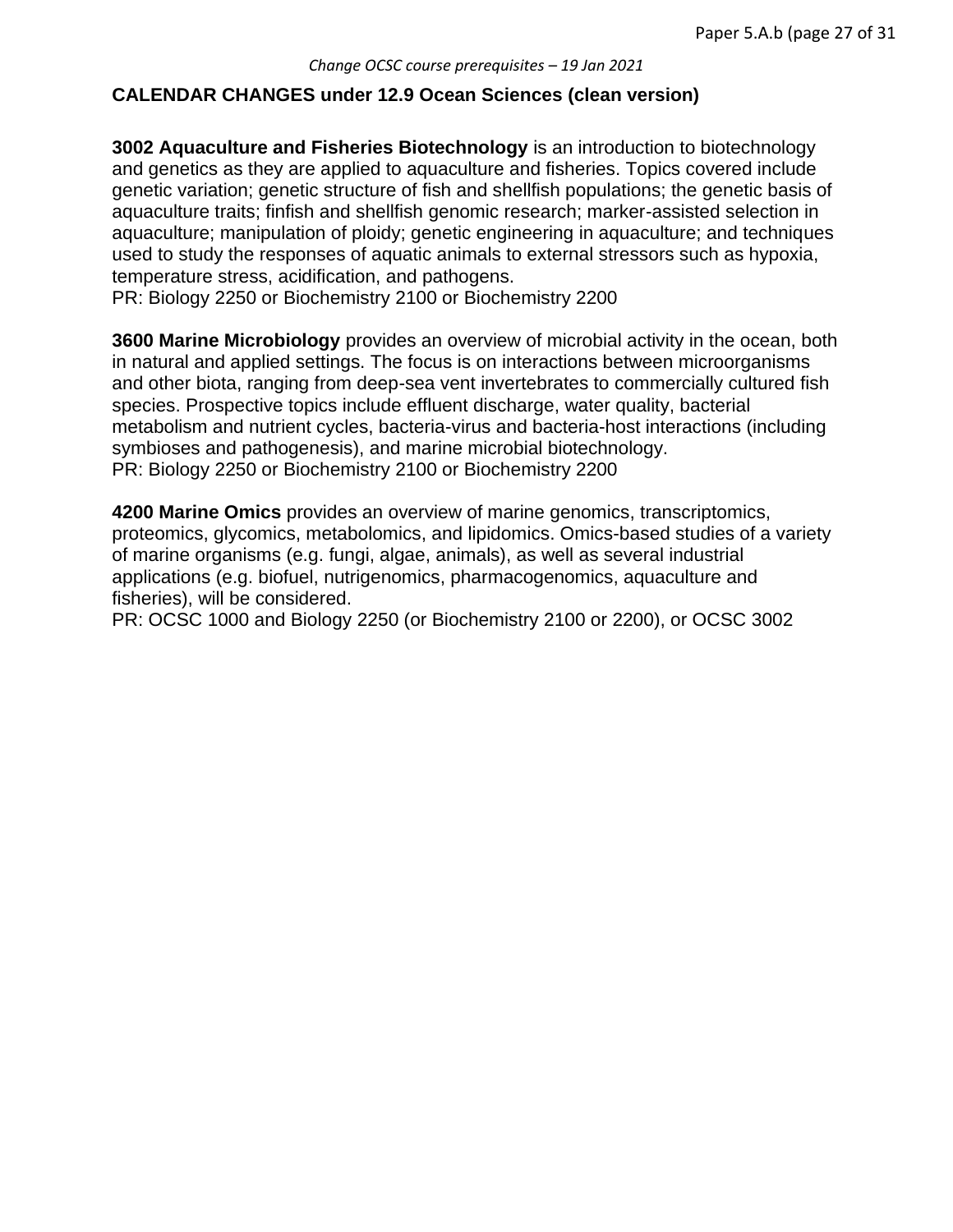# **Memorial University of Newfoundland Undergraduate Calendar Change Proposal Form Appendix Page**

| <b>From</b>                                       | <b>Response Received</b> |
|---------------------------------------------------|--------------------------|
| Grenfell campus                                   | No                       |
| <b>Faculty of Business Administration</b>         | No                       |
| <b>Faculty of Education</b>                       | No                       |
| Faculty of Engineering & Applied Science          | Yes                      |
| <b>Faculty of Humanities &amp; Social Science</b> | No.                      |
| <b>Faculty of Science</b>                         | Yes                      |
| Department of Biochemistry                        |                          |
| Department of Biology                             | X                        |
| Department of Chemistry                           |                          |
| Department of Computer Sciences                   |                          |
| Department of Earth Sciences                      |                          |
| Department of Economics                           |                          |
| Department of Geography                           |                          |
| Department of Mathematics and Statistics          |                          |
| Department of Physics and Physical Oceanography   | X                        |
| Department of Psychology                          |                          |
| <b>Marine Institute</b>                           | Yes                      |
| School of Medicine                                | Yes                      |

## **LIBRARY REPORT**

Not applicable.

**RESOURCE IMPLICATIONS**

None.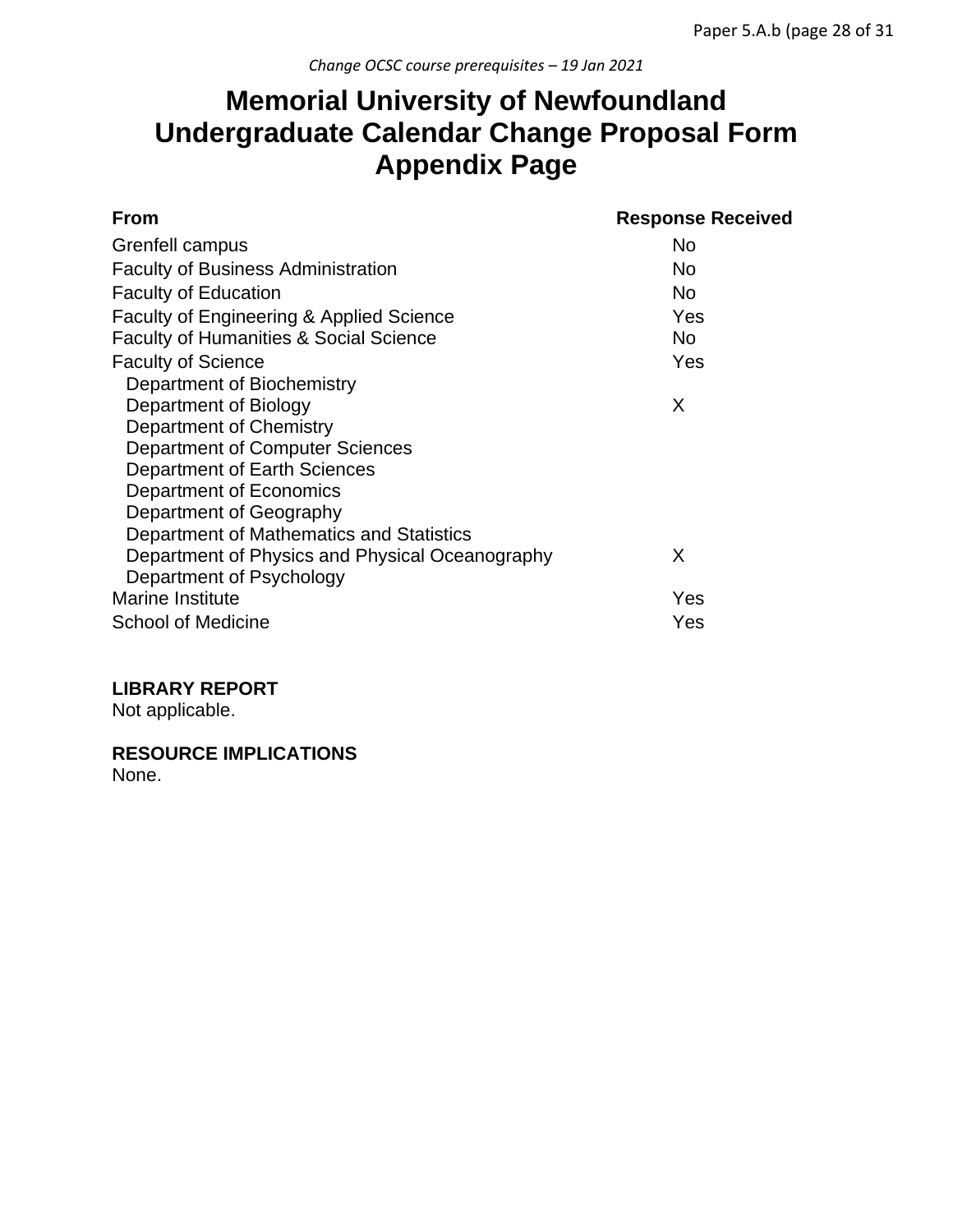#### **REQUEST MESSAGE**

**Subject: FW: Update: Calendar change proposal for OCSC course prerequisites Date:** Mon, 23 Nov 2020 21:39:13 +0000

**From:** Fletcher, Garth <fletcher@mun.ca>

To: Associate Dean of Science (Undergraduate) <adsu@mun.ca>, BiocDHundergrad <biocdhundergrad@mun.ca>, Business <fba.ad.undergrad@mun.ca>, chemconsult@mun. ca (chemconsult@mun.ca) <chemconsult@mun.ca>, 'cschair@mun.ca' <cs-chair@mun.ca>, Earth Sciences <eascugcon@mun.ca>, Locke, Wade <wlocke@mun.ca>, Hicks, Sue <shicks@mun.ca>, Engineering <engrconsult@mun.ca>, Alcock, Erin <ekalcock@mun.ca>, Grenfell Campus <associatevpoffice@grenfell.mun.ca>, Faculty of Humanities and Social Sciences <hss@mun.ca>, 'mathconsult@mun.ca' <mathconsult@mun.ca>, Medicine <deanofmedicine@med.mun.ca>, 'miugconsultations@mi.mun.ca' <miugconsultations@mi.mun.ca>, Catto, Norm <ncatto@mun.ca>, Physics Head <physicshead@mun.ca>, psychology.head@mun.ca <psychology.head@mun.ca>, Suzanne Dufour <sdufour@mun.ca>, Chapman, Tom <tomc@mun.ca> **CC:** amercier@mun.ca <amercier@mun.ca>

Colleagues, we have just become aware of a minor oversight in some of out calendar descriptions. Could you please review the changes by December 4th if at all possible. Please send your responses to Annie Mercier.

Regards to all. **Garth** 

#### **FEEDBACK RECEIVED**

**From:** Physics Head <physicshead@mun.ca> **Sent:** Tuesday, November 24, 2020 10:19 AM **To:** Fletcher, Garth <fletcher@mun.ca> **Subject:** Re: Update: Calendar change proposal for OCSC course prerequisites

Hi Garth,

We have no concerns with these changes.

Thanks,

Kris Kristin Poduska, Ph.D. Professor and Head Department of Physics and Physical Oceanography Memorial University of Newfoundland St. John's, NL A1B 3X7 Canada URL: <https://www.mun.ca/physics/>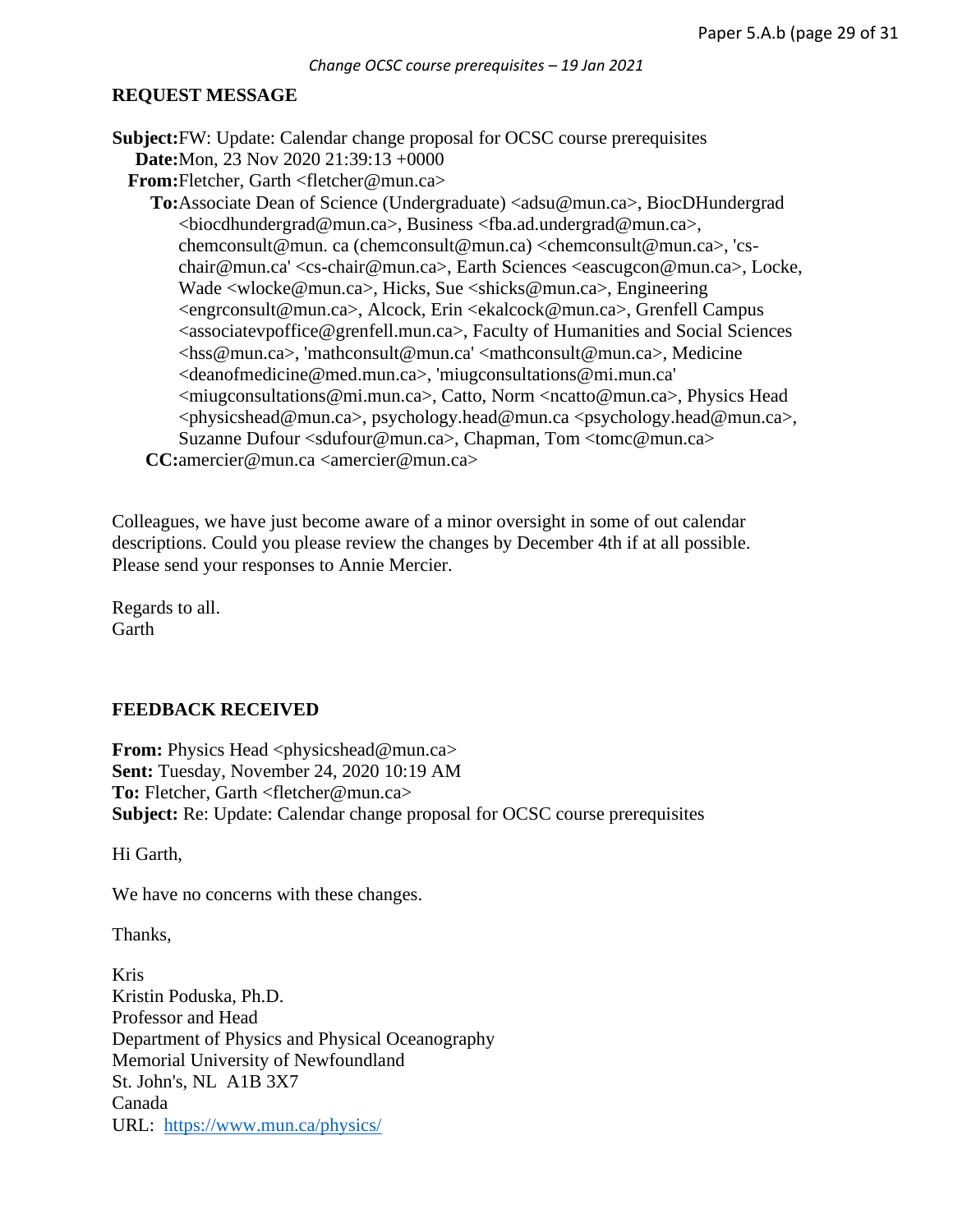**From:** cvardy@mun.ca <cvardy@mun.ca> **Sent:** Tuesday, November 24, 2020 11:15 AM **To:** Fletcher, Garth <fletcher@mun.ca> **Cc:** DeanofMedicine@med.mun.ca **Subject:** FW: Update: Calendar change proposal for OCSC course prerequisites

The Faculty of Medicine is supportive of the proposed calendar changes regarding OCSC Course prerequisites as outlined in your attachment. Regards, Cathy Vardy, MD Vice Dean

**Subject**: Re: FW: Update: Calendar change proposal for OCSC course prerequisites **Date**: Fri, 27 Nov 2020 08:03:24 -0330 **From**: Engineering Consult <engrconsult@mun.ca> **Organization**: Memorial University of Newfoundland **To**: Fletcher, Garth <fletcher@mun.ca>, Amercier <amercier@mun.ca> **CC**: Geoff Rideout <g.rideout@mun.ca>, Jayde Edmunds <edmundsj@mun.ca>, Bruce Quinton <br/> <br/> <br/> <br/> <br/> $Qmun.ca$ 

Dear Dr. Fletcher,

Thank you for the opportunity to comment on the proposed Calendar changes to the prerequisites for three courses in Ocean Sciences.

Yesterday's meeting of the Executive of the Committee on Undergraduate Studies of the Faculty of Engineering and Applied Science found no impact on our programs.

We are happy to support this proposal.

Yours sincerely,

Dr. Glyn George, Chair Committee on Undergraduate Studies Faculty of Engineering and Applied Science Memorial University of Newfoundland St. John's NL A1B 3X5

**From:** MIUG Consultations [<MIUGconsultations@mi.mun.ca>](mailto:MIUGconsultations@mi.mun.ca) **Sent**: Thursday, December 3, 2020 1:06 PM **To**: Fletcher, Garth [<fletcher@mun.ca>](mailto:fletcher@mun.ca) **Subject**: RE: Update: Calendar change proposal for OCSC course prerequisites

Hello Garth,

Thank you for the opportunity to review and comment on the proposal for changes to OCSC course prerequisites.